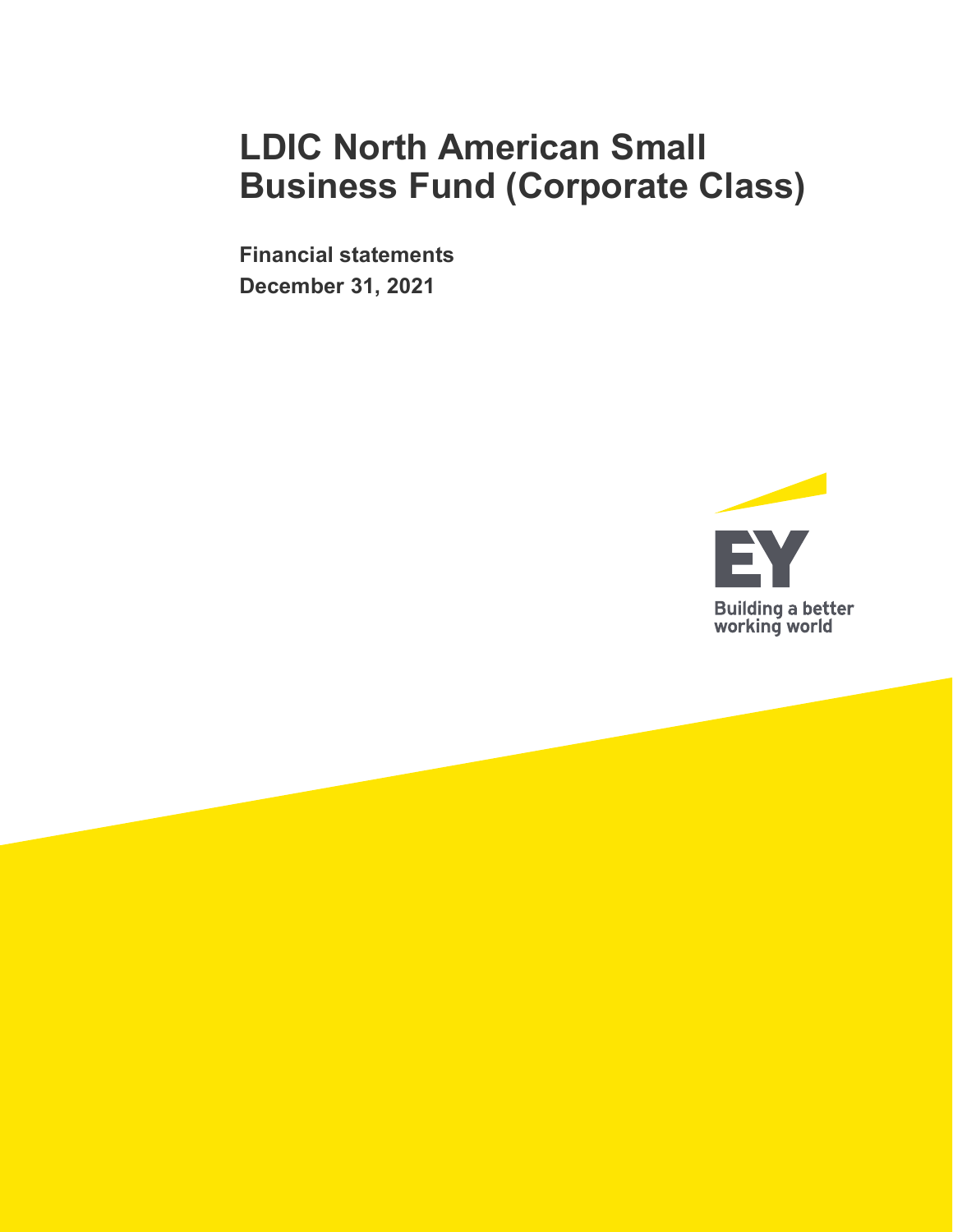# **Independent auditor's report**

### To the Unitholders of **LDIC North American Small Business Fund**

#### **Opinion**

We have audited the financial statements of the **LDIC North American Small Business Fund** [the "Fund"], which comprise the statements of financial position as at December 31, 2021 and 2020, and the statements of comprehensive income, statements of changes in net assets attributable to holders of redeemable units and statements of cash flows for the years then ended, and notes to the financial statements, including a summary of significant accounting policies.

In our opinion, the accompanying financial statements present fairly, in all material respects, the financial position of the Fund as at December 31, 2021 and 2020, and its financial performance and its cash flows for the years then ended in accordance with International Financial Reporting Standards ["IFRSs"].

### **Basis for opinion**

We conducted our audit in accordance with Canadian generally accepted auditing standards. Our responsibilities under those standards are further described in the *Auditor's responsibilities for the audit of the financial statements*  section of our report. We are independent of the Fund in accordance with the ethical requirements that are relevant to our audit of the financial statements in Canada, and we have fulfilled our other ethical responsibilities in accordance with these requirements. We believe that the audit evidence we have obtained is sufficient and appropriate to provide a basis for our opinion.

#### **Other information**

Management is responsible for the other information. The other information comprises the Management Report of Fund Performance. Our opinion on the financial statements does not cover the other information and we do not express any form of assurance conclusion thereon.

In connection with our audit of the financial statements, our responsibility is to read the other information, and in doing so, consider whether the other information is materially inconsistent with the financial statements or our knowledge obtained in the audit or otherwise appears to be materially misstated.

We obtained the Management Report of Fund Performance prior to the date of this auditor's report. If, based on the work we have performed, we conclude that there is a material misstatement of this other information, we are required to report that fact in this auditor's report. We have nothing to report in this regard.

### **Responsibilities of management and those charged with governance for the financial statements**

Management is responsible for the preparation and fair presentation of the financial statements in accordance with IFRSs, and for such internal control as management determines is necessary to enable the preparation of financial statements that are free from material misstatement, whether due to fraud or error.

In preparing the financial statements, management is responsible for assessing the Fund's ability to continue as a going concern, disclosing, as applicable, matters related to going concern and using the going concern basis of accounting unless management either intends to liquidate the Fund or to cease operations, or has no realistic alternative but to do so.

Those charged with governance are responsible for overseeing the Fund's financial reporting process.

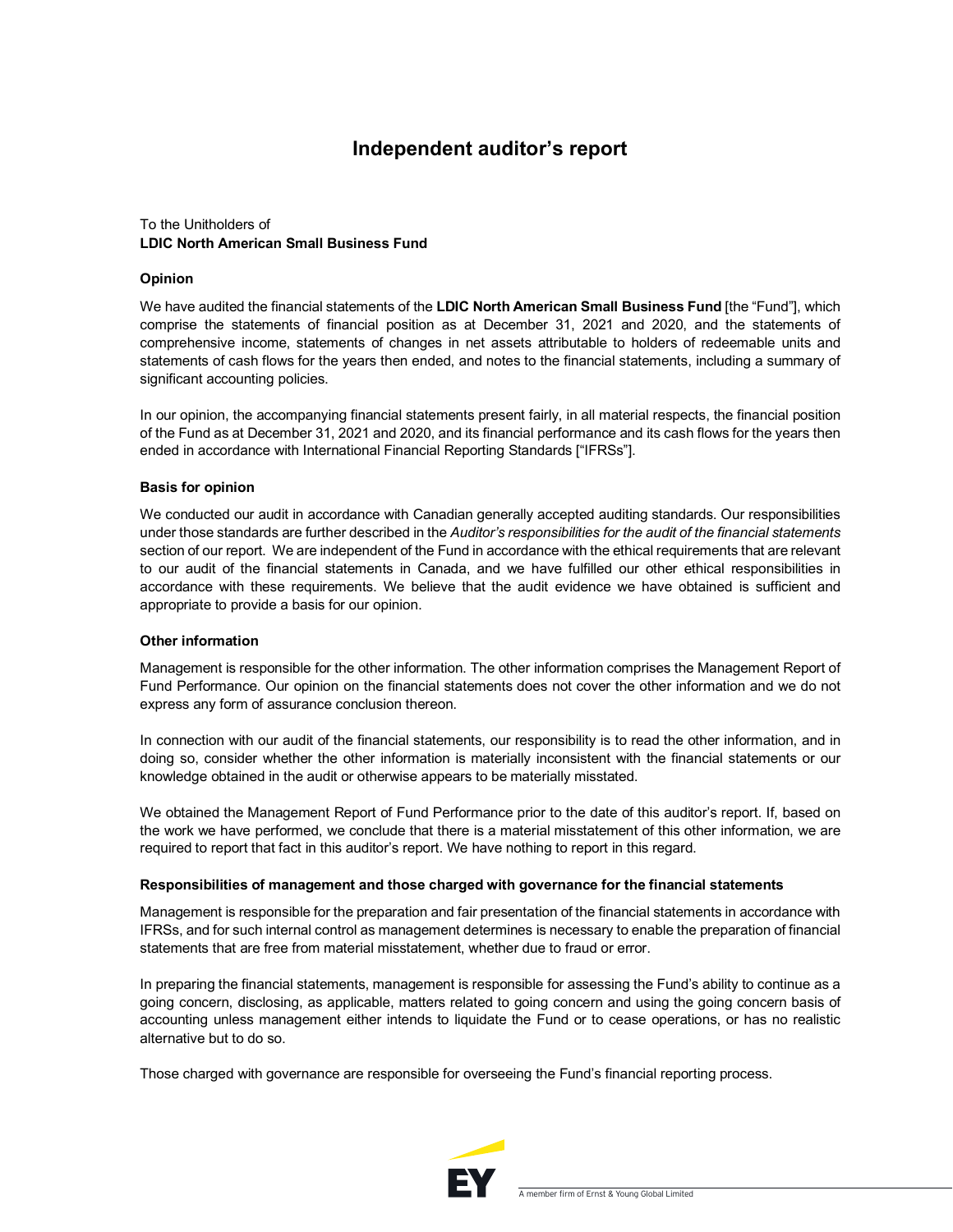#### **Auditor's responsibilities for the audit of the financial statements**

Our objectives are to obtain reasonable assurance about whether the financial statements as a whole are free from material misstatement, whether due to fraud or error, and to issue an auditor's report that includes our opinion. Reasonable assurance is a high level of assurance, but is not a guarantee that an audit conducted in accordance with Canadian generally accepted auditing standards will always detect a material misstatement when it exists. Misstatements can arise from fraud or error and are considered material if, individually or in the aggregate, they could reasonably be expected to influence the economic decisions of users taken on the basis of these financial statements.

As part of an audit in accordance with Canadian generally accepted auditing standards, we exercise professional judgment and maintain professional skepticism throughout the audit. We also:

- Identify and assess the risks of material misstatement of the financial statements, whether due to fraud or error, design and perform audit procedures responsive to those risks, and obtain audit evidence that is sufficient and appropriate to provide a basis for our opinion. The risk of not detecting a material misstatement resulting from fraud is higher than for one resulting from error, as fraud may involve collusion, forgery, intentional omissions, misrepresentations, or the override of internal control.
- Obtain an understanding of internal control relevant to the audit in order to design audit procedures that are appropriate in the circumstances, but not for the purpose of expressing an opinion on the effectiveness of the Fund's internal control.
- Evaluate the appropriateness of accounting policies used and the reasonableness of accounting estimates and related disclosures made by management.
- Conclude on the appropriateness of management's use of the going concern basis of accounting and, based on the audit evidence obtained, whether a material uncertainty exists related to events or conditions that may cast significant doubt on the Fund's ability to continue as a going concern. If we conclude that a material uncertainty exists, we are required to draw attention in our auditor's report to the related disclosures in the financial statements or, if such disclosures are inadequate, to modify our opinion. Our conclusions are based on the audit evidence obtained up to the date of our auditor's report. However, future events or conditions may cause the Fund to cease to continue as a going concern.
- Evaluate the overall presentation, structure, and content of the financial statements, including the disclosures, and whether the financial statements represent the underlying transactions and events in a manner that achieves fair presentation.

We communicate with those charged with governance regarding, among other matters, the planned scope and timing of the audit and significant audit findings, including any significant deficiencies in internal control that we identify during our audit.

We also provide those charged with governance with a statement that we have complied with relevant ethical requirements regarding independence, and to communicate with them all relationships and other matters that may reasonably be thought to bear on our independence, and where applicable, related safeguards.

The engagement partner on the audit resulting in this independent auditor's report is David Tedesco.

Ernst + Young LLP

**Chartered Professional Accountants Licensed Public Accountants** 



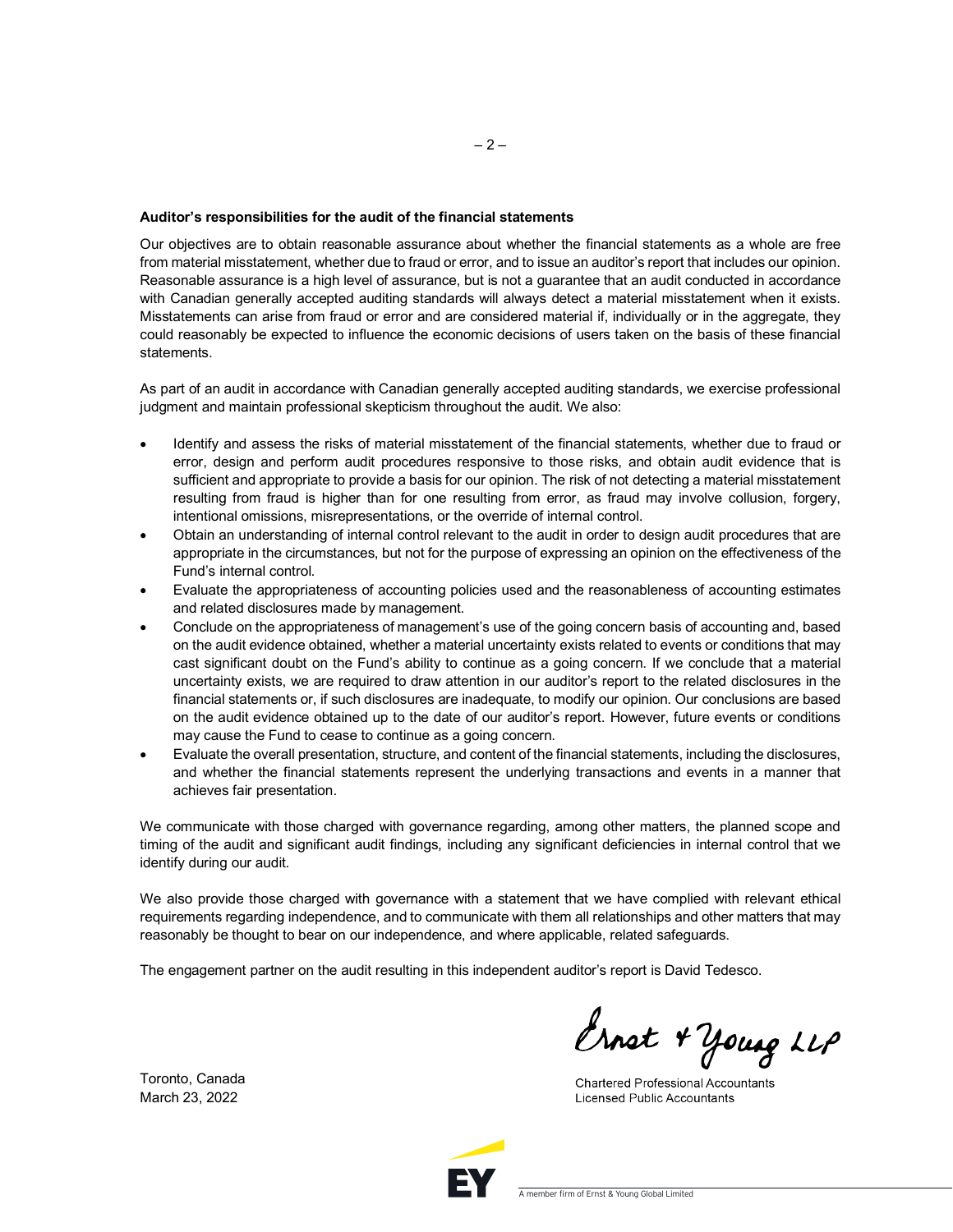# **Statements of financial position**

As at December 31

|                                                                                          | 2021       | 2020       |
|------------------------------------------------------------------------------------------|------------|------------|
|                                                                                          | \$         | \$         |
| <b>Assets</b>                                                                            |            |            |
| <b>Current assets</b>                                                                    |            |            |
| Financial assets at fair value through profit or loss [note 3]                           | 16,048,940 | 19,462,458 |
| Cash                                                                                     | 4,487,133  | 440,405    |
| Accrued dividends                                                                        | 11,803     | 5,147      |
| Receivables for investments sold                                                         |            | 84,838     |
| Subscriptions receivable                                                                 |            | 20,000     |
| <b>Total assets</b>                                                                      | 20,547,876 | 20,012,848 |
| Liabilities                                                                              |            |            |
| <b>Current liabilities</b>                                                               |            |            |
| Performance fees payable                                                                 |            | 398,575    |
| Accrued expenses                                                                         | 47,790     | 51,175     |
| Management fees payable                                                                  | 21,939     | 20,957     |
| Total liabilities [excluding net assets attributable to holders                          |            |            |
| of redeemable shares]                                                                    | 69,729     | 470,707    |
| Net assets attributable to holders of redeemable shares [note 4]                         | 20,478,147 | 19,542,141 |
| Net assets attributable to holders of redeemable shares per series                       |            |            |
| Series A                                                                                 | 686,774    | 641,421    |
| Series F                                                                                 | 12,181,483 | 11,573,563 |
| Series <sub>F1</sub>                                                                     | 7,609,890  | 7,327,157  |
| Net assets attributable to holders of redeemable shares per series<br>per share [note 4] |            |            |
| Series A                                                                                 | 15.65      | 14.56      |
| Series F                                                                                 | 16.63      | 15.29      |
| Series <sub>F1</sub>                                                                     | 16.23      | 15.01      |

*See accompanying notes*

Approved on behalf of LDIC Inc., as manager of the LDIC North American Small Business Fund (Corporate Class).

/s/ Michael B. Decter /s/ Annual and Alley /s/ Ron Bailey Michael B. Decter, Director **Ron Bailey, Director** Ron Bailey, Director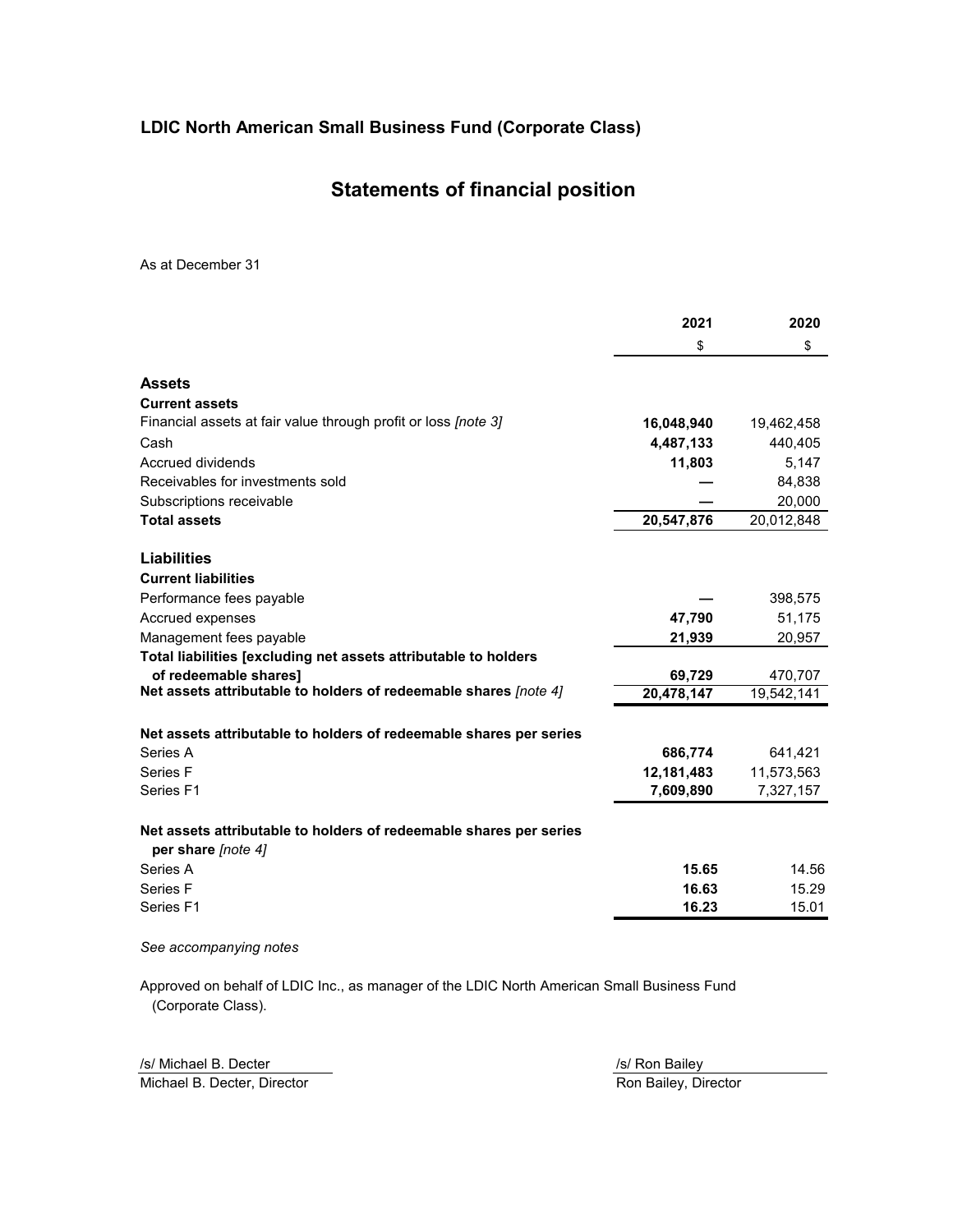# **Statements of comprehensive income**

Years ended December 31

|                                                                                                                                                  | 2021               | 2020               |
|--------------------------------------------------------------------------------------------------------------------------------------------------|--------------------|--------------------|
|                                                                                                                                                  | \$                 | \$                 |
| Net gain (loss) on financial instruments                                                                                                         |                    |                    |
| Dividend income                                                                                                                                  | 348,392            | 95,350             |
| Interest for distribution purposes                                                                                                               | 3,960              | 65,234             |
| Foreign exchange gain (loss)                                                                                                                     | (21, 466)          | (44, 085)          |
| Other changes in fair value on financial assets and financial liabilities<br>at fair value through profit or loss                                |                    |                    |
| Net realized gain (loss) on sale of investments                                                                                                  | 2,206,272          | 1,429,165          |
| Change in unrealized appreciation (depreciation) in value of investments<br>Change in unrealized appreciation (depreciation) in value of foreign | (278, 574)         | 3,617,291          |
| exchange from currency                                                                                                                           | (17, 210)          | (342)              |
| Net gain (loss) on financial instruments                                                                                                         | 2,241,374          | 5,162,613          |
| <b>Expenses</b> [note 5]                                                                                                                         |                    |                    |
|                                                                                                                                                  |                    |                    |
| Management fees<br>Transaction costs [note 7]                                                                                                    | 281,613<br>115,961 | 211,282<br>108,356 |
|                                                                                                                                                  |                    | 47,969             |
| Other expenses<br>Valuation fees                                                                                                                 | 62,982<br>34,400   |                    |
| Audit fees                                                                                                                                       |                    | 34,106             |
|                                                                                                                                                  | 27,314<br>25,030   | 23,789<br>21,278   |
| Securityholder reporting costs                                                                                                                   |                    | 20,424             |
| Filing fees<br>Legal fees                                                                                                                        | 24,148<br>23,197   | 20,049             |
| Custodian fees                                                                                                                                   |                    | 8,358              |
|                                                                                                                                                  | 8,268              | 3,343              |
| Independent review committee fees<br>Performance fees                                                                                            | 3,307              |                    |
| <b>Total expenses</b>                                                                                                                            | 606,220            | 396,159<br>895,113 |
|                                                                                                                                                  |                    |                    |
| Increase in net assets attributable                                                                                                              |                    |                    |
| to holders of redeemable units before tax                                                                                                        | 1,635,154          | 4,267,500          |
| Withholding taxes [note 6]                                                                                                                       |                    | (3,310)            |
| Increase (decrease) in net assets attributable to holders of<br>redeemable shares from operations [excluding distributions]                      | 1,635,154          | 4,264,190          |
| Increase (decrease) in net assets attributable to holders of<br>redeemable shares per series from operations [excluding distributions]           |                    |                    |
| Series A                                                                                                                                         | 49,273             | 140.403            |
| Series F                                                                                                                                         | 998,253            | 2,474,033          |
| Series F1                                                                                                                                        | 587,628            | 1,649,754          |
| Average number of shares outstanding for the year per series                                                                                     |                    |                    |
| Series A                                                                                                                                         | 44,659             | 54,305             |
| Series F                                                                                                                                         | 739,121            | 823,053            |
| Series F1                                                                                                                                        | 470,478            | 447,666            |
| Increase (decrease) in net assets attributable to holders of<br>redeemable shares per share from operations [excluding distributions]            |                    |                    |
| Series A                                                                                                                                         | 1.1                | 2.59               |
| Series F                                                                                                                                         | 1.35               | 3.01               |
| Series F1                                                                                                                                        | 1.25               | 3.69               |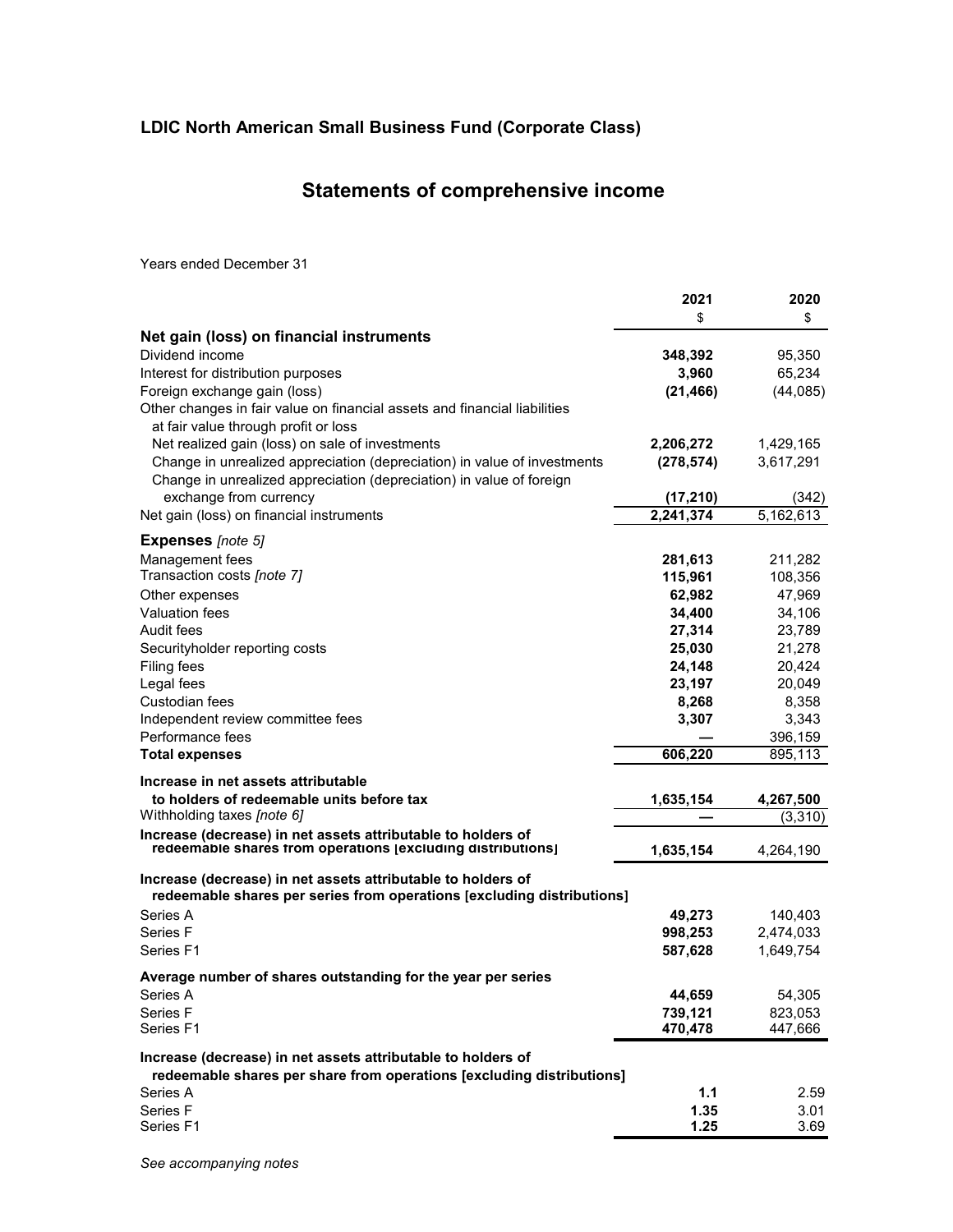# **Statements of changes in net assets attributable to holders of redeemable units**

### Years ended December 31

|                                                                                                                             |                      | <b>Series A</b> |               | <b>Series F</b> |
|-----------------------------------------------------------------------------------------------------------------------------|----------------------|-----------------|---------------|-----------------|
|                                                                                                                             | 2021                 | 2020            | 2021          | 2020            |
|                                                                                                                             | \$                   | \$              | \$            | \$              |
| Net assets attributable to holders of redeemable shares at beginning of year                                                | 641,421              | 915,989         | 11,573,563    | 10,918,427      |
| Increase (decrease) in net assets attributable to holders of redeemable<br>shares from operations (excluding distributions) | 49,273               | 140,403         | 998,253       | 2,474,033       |
| Redeemable share transactions                                                                                               |                      |                 |               |                 |
| Proceeds from redeemable shares issued                                                                                      | 13,443               | 6,000           |               |                 |
| Redemption of redeemable shares                                                                                             | (17, 363)            | (420, 971)      | (390, 333)    | (1,818,897)     |
|                                                                                                                             | (3,920)              | (414, 971)      | (390, 333)    | (1,818,897)     |
| Net increase (decrease) in net assets attributable to holders of redeemable shares                                          | 45,353               | (274, 568)      | 607,920       | 655,136         |
| Net assets attributable to holders of redeemable shares at end of year                                                      | 686,774              | 641,421         | 12,181,483    | 11,573,563      |
|                                                                                                                             | Series <sub>F1</sub> |                 | <b>Total</b>  |                 |
|                                                                                                                             | 2021                 | 2020            | 2021          | 2020            |
|                                                                                                                             | \$                   | \$              | \$            | \$              |
|                                                                                                                             | 7,327,157            | 4,717,879       | 19,542,141    | 16,552,295      |
| Increase (decrease) in net assets attributable to holders of redeemable<br>shares from operations (excluding distributions) | 587,628              | 1,649,754       | 1,635,154     | 4,264,190       |
| Proceeds from redeemable shares issued                                                                                      | 624,314              | 2,042,393       | 637,757       | 2,048,393       |
| Redemption of redeemable shares                                                                                             | (929, 209)           | (1,082,869)     | (1, 336, 905) | (3,322,737)     |
|                                                                                                                             | (304, 895)           | 959,524         | (699, 148)    | (1, 274, 344)   |
|                                                                                                                             | 282,733              | 2,609,278       | 936.006       | 2,989,846       |
|                                                                                                                             | 7,609,890            | 7,327,157       | 20,478,147    | 19,542,141      |
| See accompanying notes                                                                                                      |                      |                 |               |                 |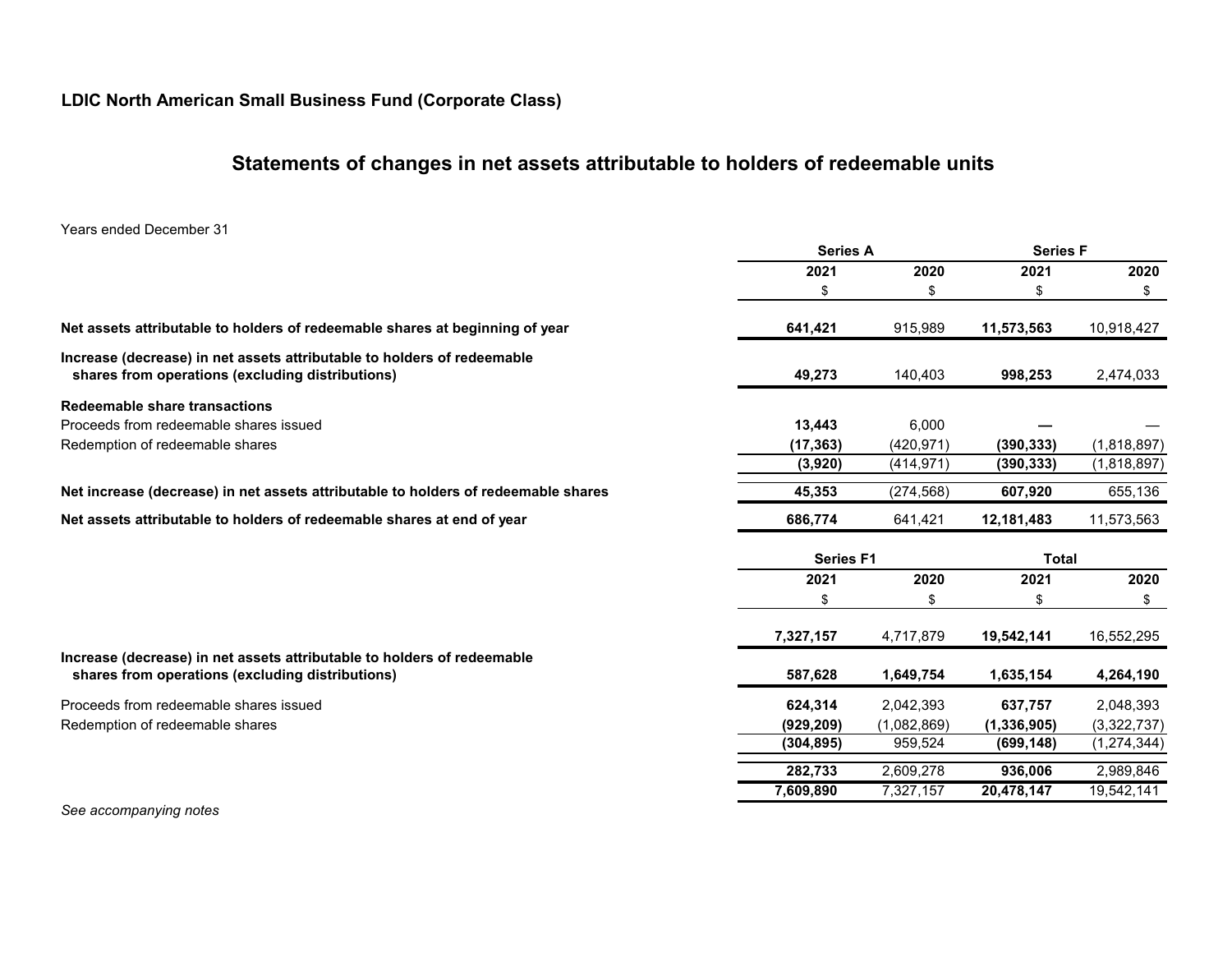# **Statements of cash flows**

Years ended December 31

|                                                                          | 2021          | 2020          |
|--------------------------------------------------------------------------|---------------|---------------|
|                                                                          | \$            | \$            |
| <b>Operating activities</b>                                              |               |               |
| Increase (decrease) in net assets attributable to holders of redeemable  |               |               |
| shares from operations [excluding distributions]                         | 1,635,154     | 4,264,190     |
| Adjustments for:                                                         |               |               |
| Foreign exchange (gain) loss                                             | 21,466        | 44,085        |
| Net realized (gain) loss on sale of investments                          | (2, 206, 272) | (1,429,165)   |
| Change in unrealized (appreciation) depreciation in value of investments | 278,574       | (3,617,291)   |
| Purchases of investments                                                 | (17,030,665)  | (16,657,176)  |
| Proceeds from sale of investments                                        | 22,456,719    | 18,835,528    |
| Accrued dividends                                                        | (6,656)       | 7,123         |
| <b>Accrued interest</b>                                                  |               | 2,075         |
| Performance fees                                                         | (398, 575)    | 398,575       |
| Accrued expenses                                                         | (3, 385)      | (80, 235)     |
| Management fees payable                                                  | 982           | 2,552         |
| Net cash from (used in) operating activities                             | 4,747,342     | 1,770,261     |
| <b>Financing activities</b>                                              |               |               |
| Cash flows from (used in) financing activities                           |               |               |
| Proceeds from redeemable shares issued                                   | 657,757       | 2,028,393     |
| Redemption of redeemable shares                                          | (1, 336, 905) | (3,322,737)   |
| Net cash from (used in) financing activities                             | (679, 148)    | (1, 294, 344) |
| Foreign exchange gain (loss)                                             | (21, 466)     | (44, 085)     |
| Net increase (decrease) in cash                                          | 4,068,194     | 475,917       |
| Cash at beginning of year                                                | 440,405       | 8,573         |
| Cash at end of year                                                      | 4,487,133     | 440,405       |
|                                                                          |               |               |
| Supplemental cash flow information:                                      |               |               |
| Dividends received, net of withholding taxes                             | 341,736       | 99,163        |
| Interest received                                                        | 3,960         | 67,309        |

*See accompanying notes*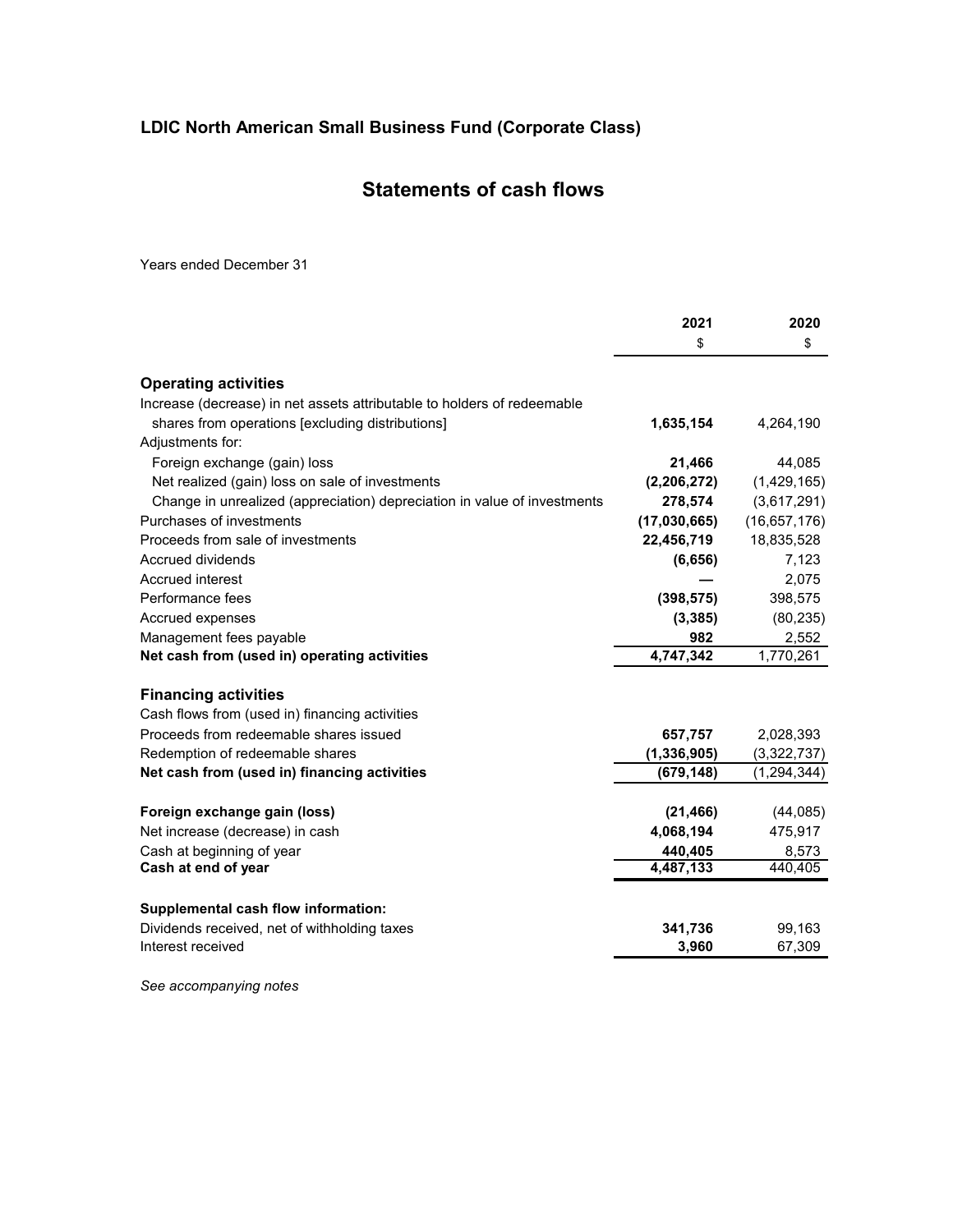# **Schedule of Investment Portfolio**

#### As at December 31, 2021

| <b>Number of</b> |                                                   | <b>Expiry date</b> | Average      | Fair      | Percentage of |
|------------------|---------------------------------------------------|--------------------|--------------|-----------|---------------|
| shares           |                                                   |                    | date<br>cost | value     | net assets    |
|                  |                                                   |                    | \$           | \$        | %             |
|                  | <b>Canadian Equities</b>                          |                    |              |           |               |
|                  | <b>Communication Services</b>                     |                    |              |           |               |
|                  | 132,585 Thunderbird Entertainment Group Inc.      |                    | 173,692      | 580,722   |               |
|                  |                                                   |                    | 173,692      | 580,722   | 2.84          |
|                  | <b>Consumer Discretionary</b>                     |                    |              |           |               |
|                  | 17,000 AutoCanada Inc.                            |                    | 523,830      | 725,900   |               |
|                  | 19,000 Park Lawn Corp.                            |                    | 488,687      | 788,500   |               |
|                  |                                                   |                    | 1,012,517    | 1,514,400 | 7.40          |
|                  | <b>Consumer Staples</b>                           |                    |              |           |               |
|                  | 100,800 CareRx Corp.                              |                    | 471,004      | 573,552   |               |
|                  | 85,000 Waterloo Brewing Ltd.                      |                    | 311,050      | 493,850   |               |
|                  |                                                   |                    | 782,054      | 1,067,402 | 5.21          |
|                  | <b>Energy</b>                                     |                    |              |           |               |
|                  | 135,000 Birchcliff Energy Ltd.                    |                    | 419,931      | 872,100   |               |
|                  | 23,300 Parex Resources Inc.                       |                    | 432,100      | 503,513   |               |
|                  | 75,000 Tamarack Valley Energy Ltd.                |                    | 201,641      | 288,750   |               |
|                  | 21,000 Tourmaline Oil Corp.                       |                    | 294,167      | 857,640   |               |
|                  | 100,000 Whitecap Resources Inc.                   |                    | 457,633      | 749,000   |               |
|                  |                                                   |                    | 1,805,472    | 3,271,003 | 15.97         |
|                  | <b>Financials</b>                                 |                    |              |           |               |
|                  | 14.000 Canadian Western Bank                      |                    | 510,741      | 508,200   |               |
|                  | 35,000 Chesswood Group Ltd.                       |                    | 433,875      | 503,650   |               |
|                  | 45,000 ECN Capital Corp.                          |                    | 113,928      | 240,300   |               |
|                  | 13,500 Home Capital Group Inc.                    |                    | 549,108      | 527,445   |               |
|                  | 17,600 Trisura Group Ltd.                         |                    | 364,950      | 839,344   |               |
|                  |                                                   |                    | 1,972,602    | 2,618,939 | 12.79         |
|                  | <b>Health Care</b>                                |                    |              |           |               |
|                  | 50,000 CloudMD Software & Services Inc., Warrants | 02-Jun-22          |              | 17,125    |               |
|                  | 181,000 DionyMed Brands Inc., Warrants            | 07-May-22          |              |           |               |
|                  | 178,000 Hemptown Organics Corp.                   |                    | 400,500      | 89,000    |               |
|                  | 89,000 Hemptown Organics Corp., Warrants          | 30-Aug-22          |              |           |               |
|                  |                                                   |                    | 400,500      | 106,125   | 0.52          |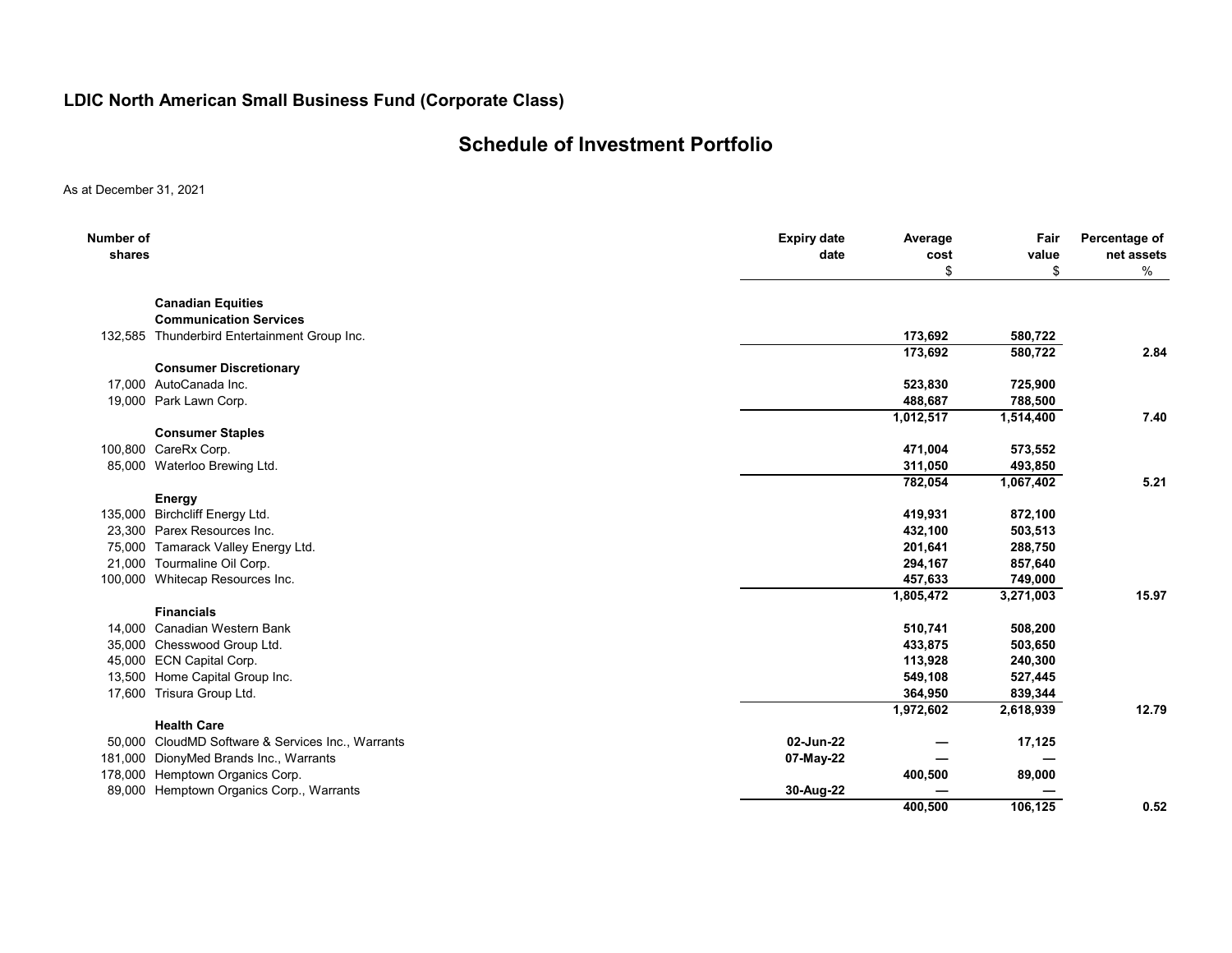# **Schedule of Investment Portfolio**

#### As at December 31, 2021

| Number of<br>shares |                                                        | <b>Expiry date</b><br>date | Average<br>cost | Fair<br>value | Percentage of<br>net assets |
|---------------------|--------------------------------------------------------|----------------------------|-----------------|---------------|-----------------------------|
|                     |                                                        |                            | \$              | \$            | %                           |
|                     |                                                        |                            |                 |               |                             |
|                     | Industrial                                             |                            |                 |               |                             |
|                     | 8,000 Calian Group Ltd.                                |                            | 396,798         | 492,320       |                             |
|                     | 3,000 Cargojet Inc.                                    |                            | 318,892         | 499,710       |                             |
|                     | 12,500 GDI Integrated Facility Services Inc.           |                            | 502,651         | 672,625       |                             |
|                     | 18,000 Hardwoods Distribution Inc.                     |                            | 533,809         | 806,400       |                             |
|                     |                                                        |                            | 1,752,150       | 2,471,055     | 12.06                       |
|                     | <b>Information Technology</b>                          |                            |                 |               |                             |
|                     | 42,000 Converge Technology Solutions Corp.             |                            | 97,106          | 456,540       |                             |
|                     | 7.000 Docebo Inc.                                      |                            | 370,564         | 594,090       |                             |
|                     | 2.850 Kinaxis Inc.                                     |                            | 310,675         | 505,391       |                             |
|                     | 5,000 Lightspeed Commerce Inc.                         |                            | 232,877         | 255,400       |                             |
|                     |                                                        |                            | 1,011,222       | 1,811,421     | 8.85                        |
|                     | <b>Materials</b>                                       |                            |                 |               |                             |
|                     | 150,000 Copper Mountain Mining Corp.                   |                            | 354,870         | 513,000       |                             |
|                     | 14,000 Interfor Corp.                                  |                            | 496,707         | 567,140       |                             |
|                     |                                                        |                            | 851,577         | 1,080,140     | 5.27                        |
|                     | <b>Real Estate</b>                                     |                            |                 |               |                             |
|                     | 45.700 Nexus Real Estate Investment Trust              |                            | 531,292         | 576,734       |                             |
|                     | 131,900 StorageVault Canada Inc.                       |                            | 330,869         | 950,999       |                             |
|                     |                                                        |                            | 862,161         | 1,527,733     | 7.46                        |
|                     | <b>Total Canadian Equities</b>                         |                            | 10,623,947      | 16,048,940    | 78.37                       |
|                     | <b>Total Equities</b>                                  |                            | 10,623,947      | 16,048,940    | 78.37                       |
|                     | <b>Transaction Costs</b>                               |                            | (24, 179)       |               |                             |
|                     | <b>Total Investments</b>                               |                            | 10,599,768      | 16,048,940    | 78.37                       |
|                     | Other assets less liabilities                          |                            |                 | 4,429,207     | 21.63                       |
|                     | Net Assets Attributable to Holders of Redeemable Units |                            |                 | 20,478,147    | 100.00                      |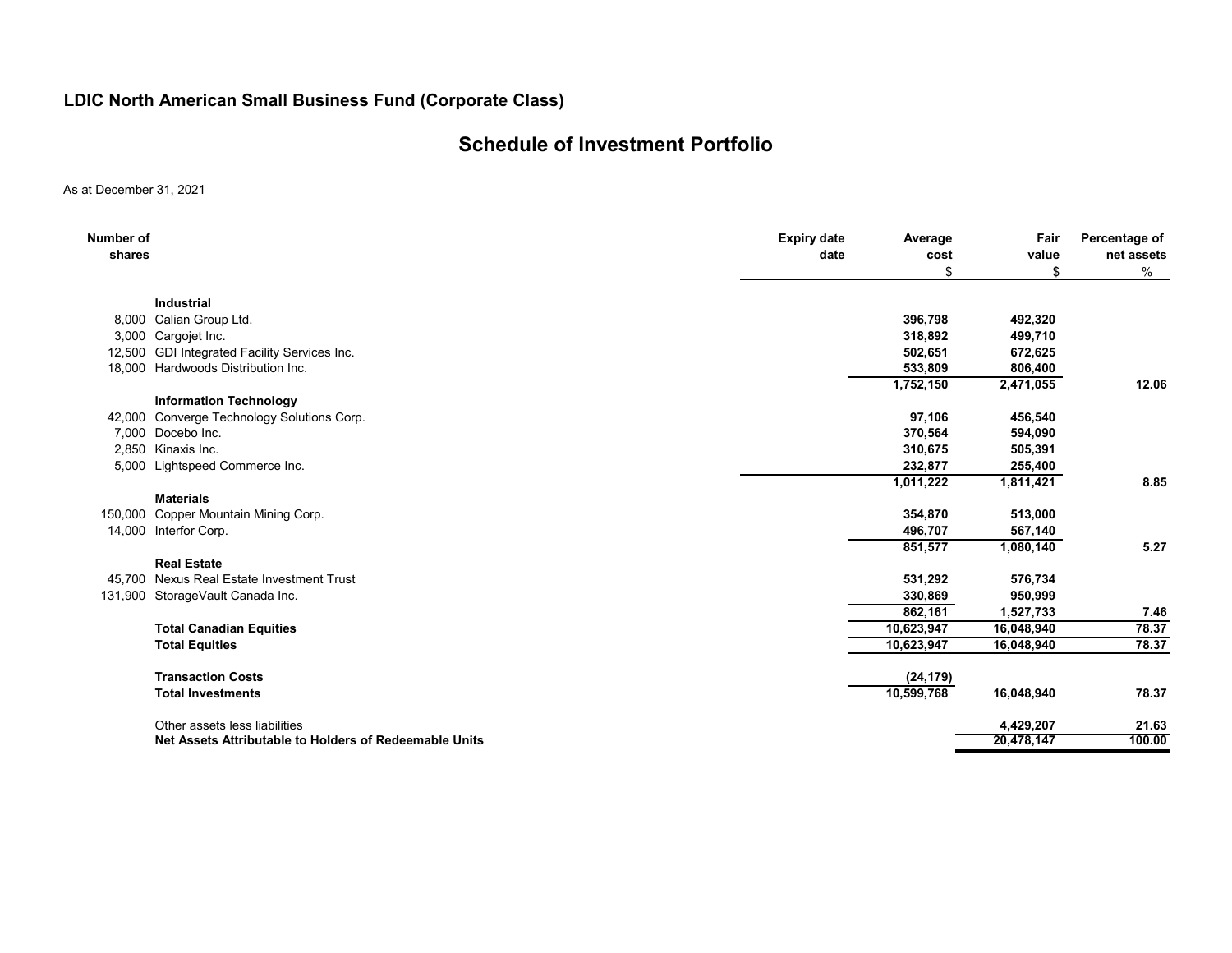# **Notes to financial statements**

December 31, 2021

### **1. General information**

The LDIC North American Small Business Fund (Corporate Class) [the "Fund"] is a class of shares of LDIC Mutual Fund Corporation Inc. The investment objective of the Fund is principally to provide long-term capital appreciation and income by investing primarily in equity and fixed income securities of small capitalization companies based in North America. The address of the Fund's registered office is LDIC Inc., 10, Alcorn Ave., Suite 205, Toronto, Ontario. These financial statements were authorized for issue by LDIC Inc. [the "Manager"] on March 23, 2022.

The Fund may create an unlimited number of series of shares, and may offer and sell an unlimited number of shares of each series. Currently, the Fund offers Series A shares, Series F shares and Series F1 shares. The capital received by the Fund is utilized within the investment mandate of the Fund. This includes the ability to make liquidity to satisfy shareholders' share redemption requirements upon the shareholders' request. The Fund is not subject to any externally imposed capital requirements.

Series A shares are designed for retail investors. Dealers through whom Series A shares are purchased will receive initial commissions payable by the investor and ongoing service fees [also called "trailer fees" or "trailing commissions"] from the Manager on behalf of the Fund. The inception date for Series A is May 29, 2015.

Series F shares are designed for investors who participate in fee-based investment programs offered by their dealers. Series F shares are only available to investors whose dealer has entered into an agreement with the Manager to make Series F shares available to clients of that dealer. The inception date for Series F is May 22, 2015.

Series F1 shares are designed for investors who participate in fee-based investment programs offered by their dealers. Series F1 shares are only available to investors whose dealer has entered into an agreement with the Manager to make Series F1 shares available to clients of that dealer. The inception date for Series F1 is May 31, 2016.

### **2. Basis of presentation**

These financial statements of the Fund have been prepared in compliance with International Financial Reporting Standards ["IFRS"] as published by the International Accounting Standards Board ["IASB"].

The policies applied in these financial statements are based on IFRS issued and outstanding as of March 23, 2022, which is the date on which the financial statements were authorized for issue by the Manager.

In the preparation of these financial statements, management has made judgments, estimates and assumptions that affect the application of the Fund's accounting policies and the reported amounts of assets, liabilities, income and expenses. Actual results may differ from these estimates.

The financial statements of the Fund have been prepared on a going concern basis using the historical cost basis. The Fund's functional currency and presentation currency is the Canadian dollar.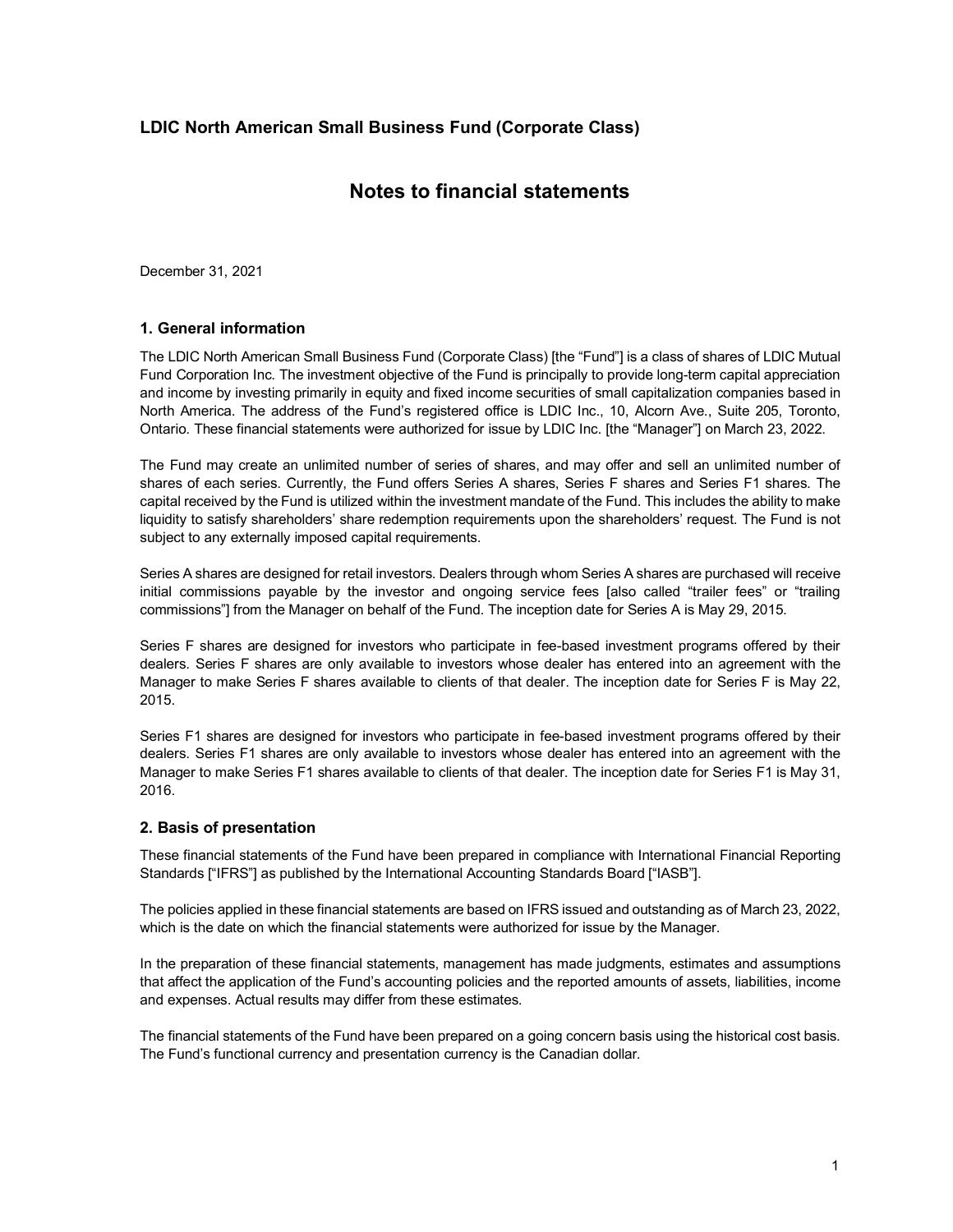# **Notes to financial statements**

December 31, 2021

### **3. Summary of significant accounting policies**

### **[a] IFRS 9,** *Financial Instruments*

The Fund classifies its financial instruments as amortized cost, fair value through profit or loss ["FVTPL"], or fair value through other comprehensive income ["FVOCI"] based on the entity's business model for managing the financial assets and the contractual cash flow characteristics of these assets. Assessment and decision on the business model approach used is an accounting judgment. The classification and measurement of financial liabilities remain generally unchanged with the exception of liabilities recorded at FVTPL. For these liabilities, fair value changes attributable to changes in the entity's own credit risk are to be presented in other comprehensive income unless they affect amounts recorded in income. All other financial assets and liabilities are measured at amortized cost. Under this method, financial assets and liabilities reflect the amounts required to be received or paid, discounted when appropriate, at the financial instrument's effective interest rate.

The fair values of the Fund's financial assets and liabilities that are not carried at FVTPL approximate their carrying amounts due to their short-term nature.

### **[b] Foreign currency translation**

The Fund's functional and presentation currency is the Canadian dollar. Foreign currency purchases and sales of investments and foreign currency dividend and interest income and expenses are translated into Canadian dollars at the rate of exchange prevailing at the date of the transactions.

Foreign exchange gains (losses) on purchases and sales of foreign currencies are included in "Foreign exchange gain (loss)" in the Statements of Comprehensive Income (Loss).

The fair values of investments and other assets and liabilities denominated in foreign currencies are translated into Canadian dollars at the rate of exchange prevailing as at the Statement of Financial Position date.

### **[c] Fair value measurements**

Financial instruments are valued at their fair value, which is defined as the price that would be received to sell an asset or paid to transfer a liability in an orderly transaction between market participants at the measurement date. The fair value of financial assets and liabilities traded in active markets is based on quoted market prices at the close of trading on the reporting date. The Fund uses the last traded market price for both financial assets and financial liabilities where the last traded price falls within that day's bid-ask spread. In circumstances where the last traded price is not within the bid-ask spread, the Manager determines the point within the bid-ask spread that is most representative of fair value based on the specific facts and circumstances.

The Fund uses a three-tier hierarchy as a framework for disclosing fair value based on inputs used to value the Fund's investments. The hierarchy of inputs is summarized below:

- Level 1 quoted prices [unadjusted] in active markets for identical assets or liabilities;
- Level 2 inputs other than quoted prices included in Level 1 that are observable for the asset or liability, either directly [i.e., as prices] or indirectly [i.e., derived from prices]; and
- Level 3 inputs for the asset or liability that are not based on observable market data [unobservable inputs].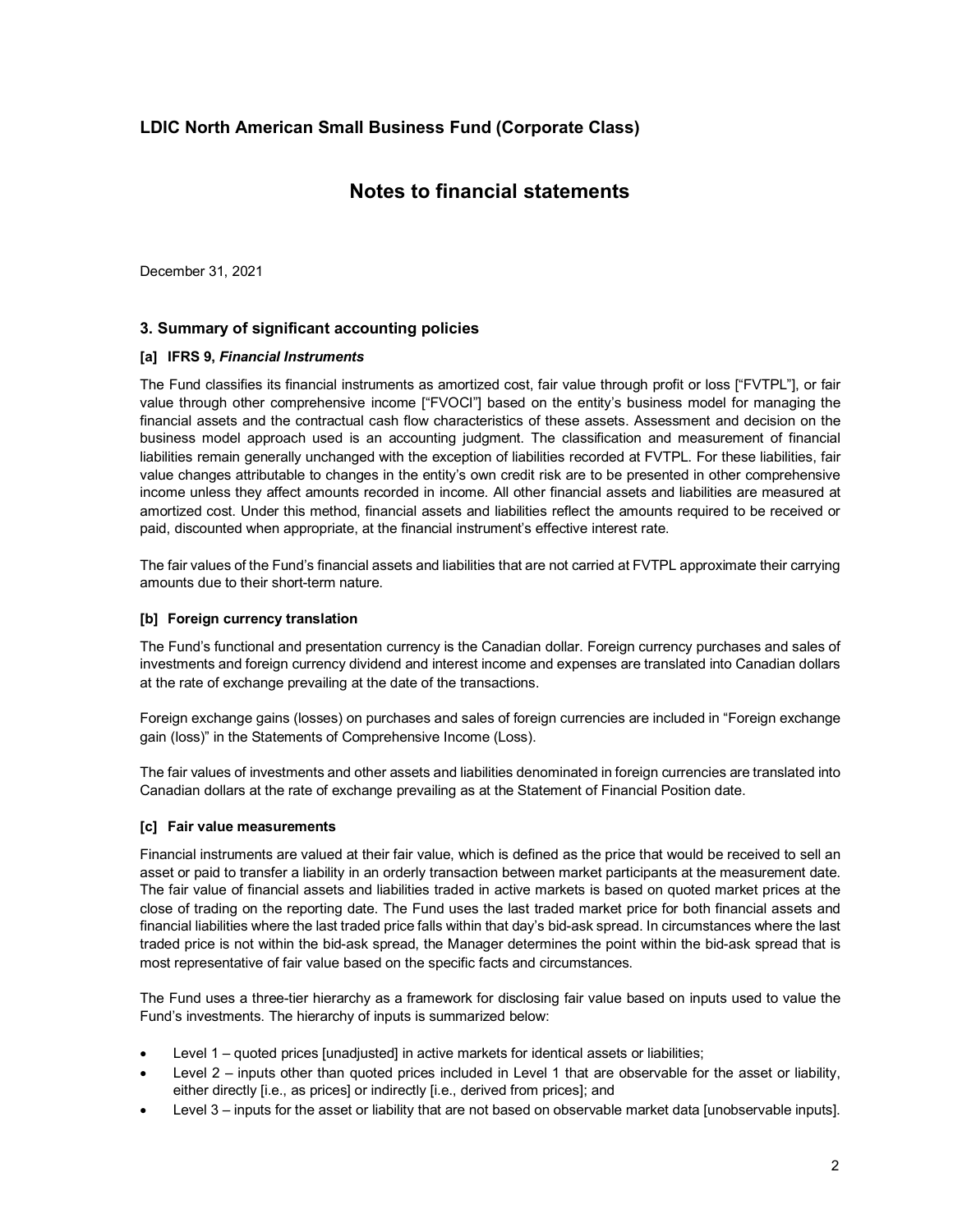# **Notes to financial statements**

December 31, 2021

Changes in valuation methods may result in transfers into or out of an investment's assigned level.

A valuation hierarchy table has been included in Note 10, Fair Value Disclosure.

### **[d] Impairment of financial assets**

The Fund recognize a loss allowance for expected credit losses on financial assets that are measured at amortized cost or FVOCI. Financial assets held by the Fund that are measured at FVTPL will not be subject to the new impairment requirements.

With respect to loans and receivables, the Fund considers both historical analysis and forward-looking information in determining any expected credit loss. As at the year-end date, all loans and receivables are due to be settled within the short term. The Fund considers the probability of default to be close to zero as these instruments have a low risk of default and the counterparties have a strong capacity to meet their contractual obligation in the near term. Given the limited exposure of the Fund to credit risk, no loss allowance has been recognized as any such impairment will not have a significant impact on the financial statements.

### **[e] Cash**

Cash consists of cash held on deposit with financial institutions with maturity dates of less than 30 days.

### **[f] Multi-series allocation**

Expenses, realized and unrealized gains/losses and income generally are allocated among the series on a prorata basis.

Series-specific management fees are not allocated and do not require allocation.

### **[g] Transaction costs**

Transaction costs, such as brokerage commissions incurred in the purchase and sale of securities, are expensed and are included in "Transaction costs" in the Statements of Comprehensive Income (Loss).

### **[h] Share valuation and valuation date**

Shares are issued and redeemed on a continuing basis at the Net Assets attributable to holders of redeemable shares, which is determined for each series of shares of the Fund on each valuation day. A "valuation day" is any day that the Toronto Stock Exchange is open for business, unless the Fund is not accepting orders to purchase, switch or redeem shares on that day [in the circumstances described in simplified prospectus for the Fund in the section called "Purchases and redemptions"]. To determine the net asset value ["NAV"] per share for a series of shares of a Fund, the Manager or its agent determines the value of the proportionate share of the assets of the Fund attributable to the particular series less the liabilities of the Fund attributed to only that series and the proportionate share of the common liabilities of the Fund allocated to that series. This amount is then divided by the total number of shares of that series then held by investors.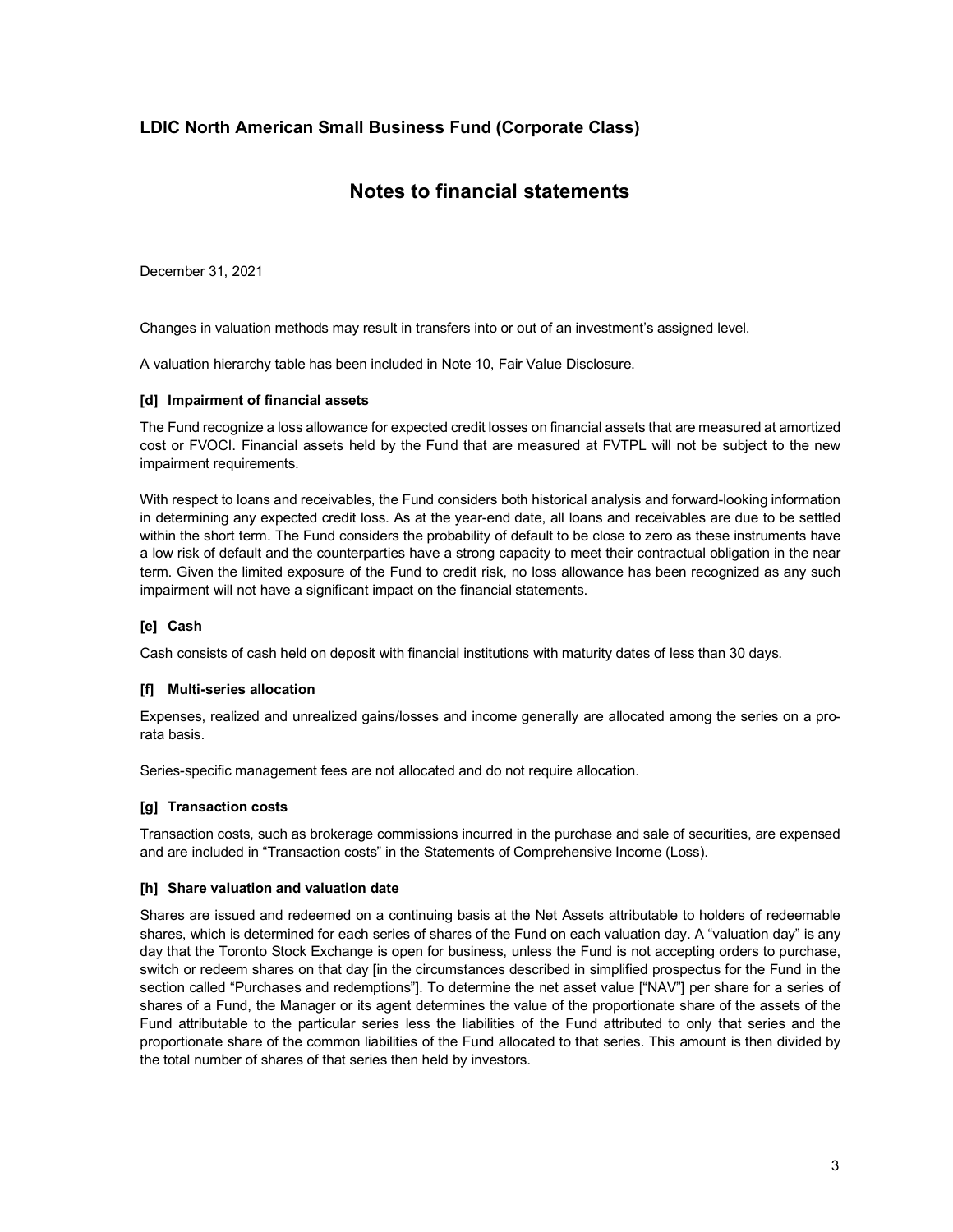# **Notes to financial statements**

December 31, 2021

### **[i] Investment transactions**

Investment transactions are accounted for on the trade date. All income, net realized gains (losses), unrealized appreciation (depreciation) in the value of investments and transaction costs are attributable to investments that are deemed held for trading.

### **[j] Revenue recognition**

- The interest for distribution purposes shown on the Statements of Comprehensive Income (Loss) represents the coupon interest received by the Fund accounted for on an accrual basis. The Fund does not amortize premiums paid or discounts received on the purchase of fixed-income securities, except for zero-coupon bonds, which are amortized on a straight-line basis.
- Dividend income is recorded on the ex-dividend date and is gross of withholding taxes.
- Realized gains and losses on investments and unrealized appreciation (depreciation) in the value of investments are calculated with reference to the average cost of the related investments.

#### **[k] Increase (decrease) in Net Assets attributable to holders of redeemable shares per share**

The increase (decrease) in Net Assets attributable to holders of redeemable shares per share in the Statements of Comprehensive Income (Loss) represents the net increase (decrease) in Net Assets attributable to holders of redeemable shares per share, divided by the weighted average number of shares outstanding during the year of that series of shares.

#### **[l] Critical accounting estimates and judgments**

• Fair value measurements of financial instruments not quoted in an active market

The Fund may hold financial instruments that are not quoted in active markets. Fair values of such instruments are determined using valuation techniques and may be determined using reputable pricing sources [such as pricing agencies] or indicative prices from market markers. Broker quotes as obtained from the pricing sources may be indicative and not executable or binding. When no market data is available, the Fund may value positions using its own models, which are usually based on valuation methods and techniques generally recognized as standard within the industry.

• Classification and measurement of financial instruments and application of fair value option

In classifying and measuring financial instruments held by the Funds, the Manager has assessed the Funds' business model for managing their respective portfolios of investments and evaluating the performance on a fair value basis and concluded that these financial assets and liabilities should be measured at FVTPL in accordance with IFRS 9.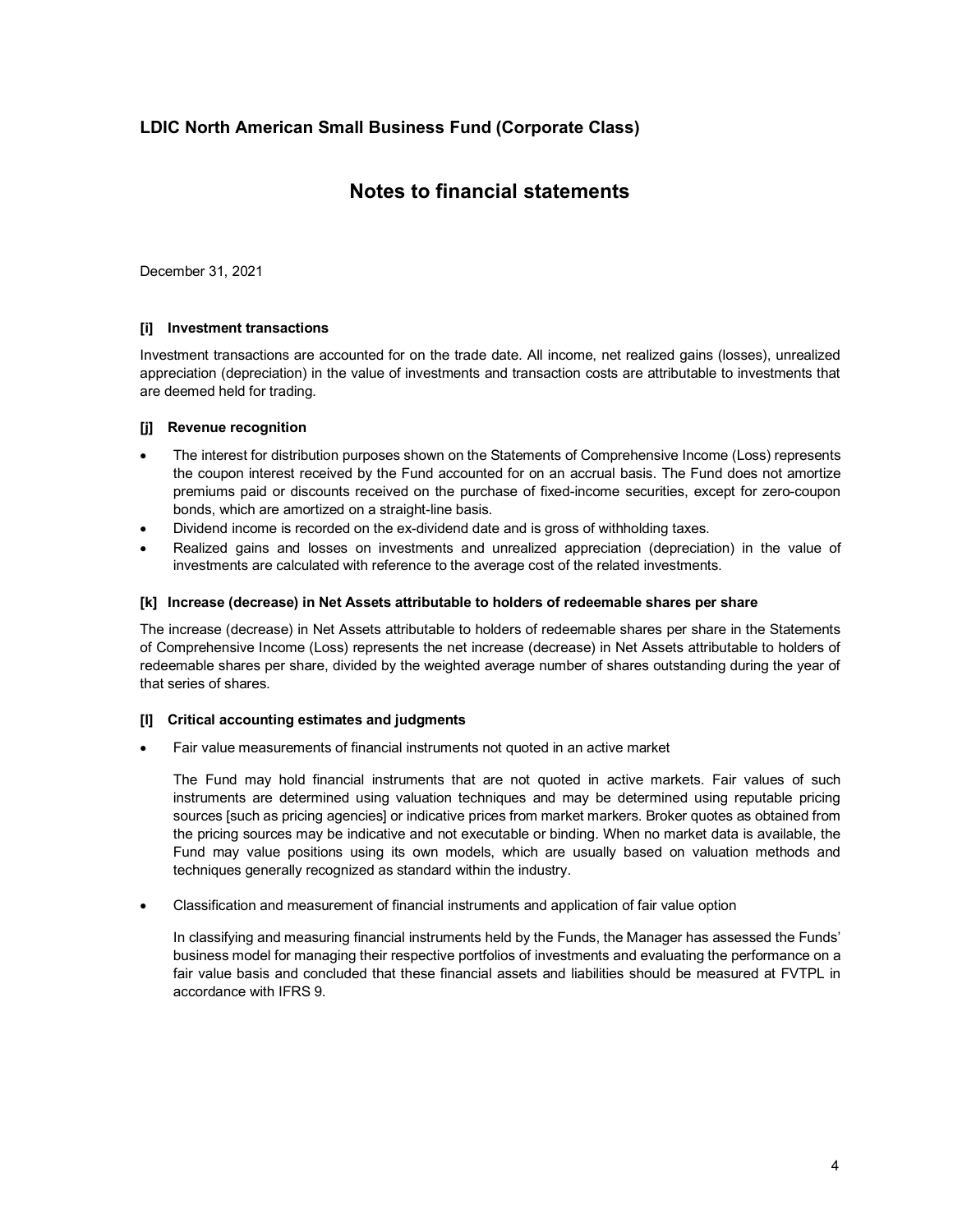# **Notes to financial statements**

December 31, 2021

**Investment Entity** 

In determining whether a Fund meets the definition of an investment entity, the Manager may be required to make significant judgments about whether a Fund has the typical characteristics of an investment entity. The Fund may hold only one investment, an underlying fund (or have only one investor or have investors that are its related parties); however, consistent with the investment entity definition, the Fund primarily obtains funds from one or more investors for the purpose of providing investment management services, commits to its investors that the business purpose is to invest the funds solely for returns from capital appreciation, investment income or both, and measures and evaluates the performance of its investments on a fair value basis.

### **[m] Provisions**

Provisions are recognised when the Fund has a present legal or constructive obligation as a result of past events, it is more likely than not that an outflow of resources will be required to settle the obligation, and the amount can be reliably estimated. Provisions are measured at the present value of management's best estimate of the expenditure required to settle the present obligation at the end of the reporting period. The discount rate used to determine the present value is a pre-tax rate that reflects current market assessments of the time value of money and the risks specific to the liability. The increase in the provision due to the passage of time is recognised as interest expense.

#### **[n] Financial assets derecognition**

A financial asset [or, where applicable, a part of a financial asset or part of Fund of similar financial assets] is primarily derecognised [i.e., removed from Fund's statements of financial position] when:

- The rights to receive cash flows from the asset have expired; or
- Fund has transferred its rights to receive cash flows from the asset or has assumed an obligation to pay the received cash flows in full without material delay to a third party under a "pass-through" arrangement; and either (a) Fund has transferred substantially all the risks and rewards of the asset; or (b) Fund has neither transferred nor retained substantially all the risks and rewards of the asset, but has transferred control of the asset.

When Fund has transferred its rights to receive cash flows from an asset or has entered into a pass-through arrangement, it evaluates if, and to what extent, it has retained the risks and rewards of ownership. When it has neither transferred nor retained substantially all of the risks and rewards of the asset, nor transferred control of the asset, Fund continues to recognise the transferred asset to the extent of its continuing involvement. In that case, the Fund also recognises an associated liability. The transferred asset and the associated liability are measured on a basis that reflects the rights and obligations that Fund has retained.

Continuing involvement that takes the form of a guarantee over the transferred asset is measured at the lower of the original carrying amount of the asset and the maximum amount of consideration that the Fund could be required to repay.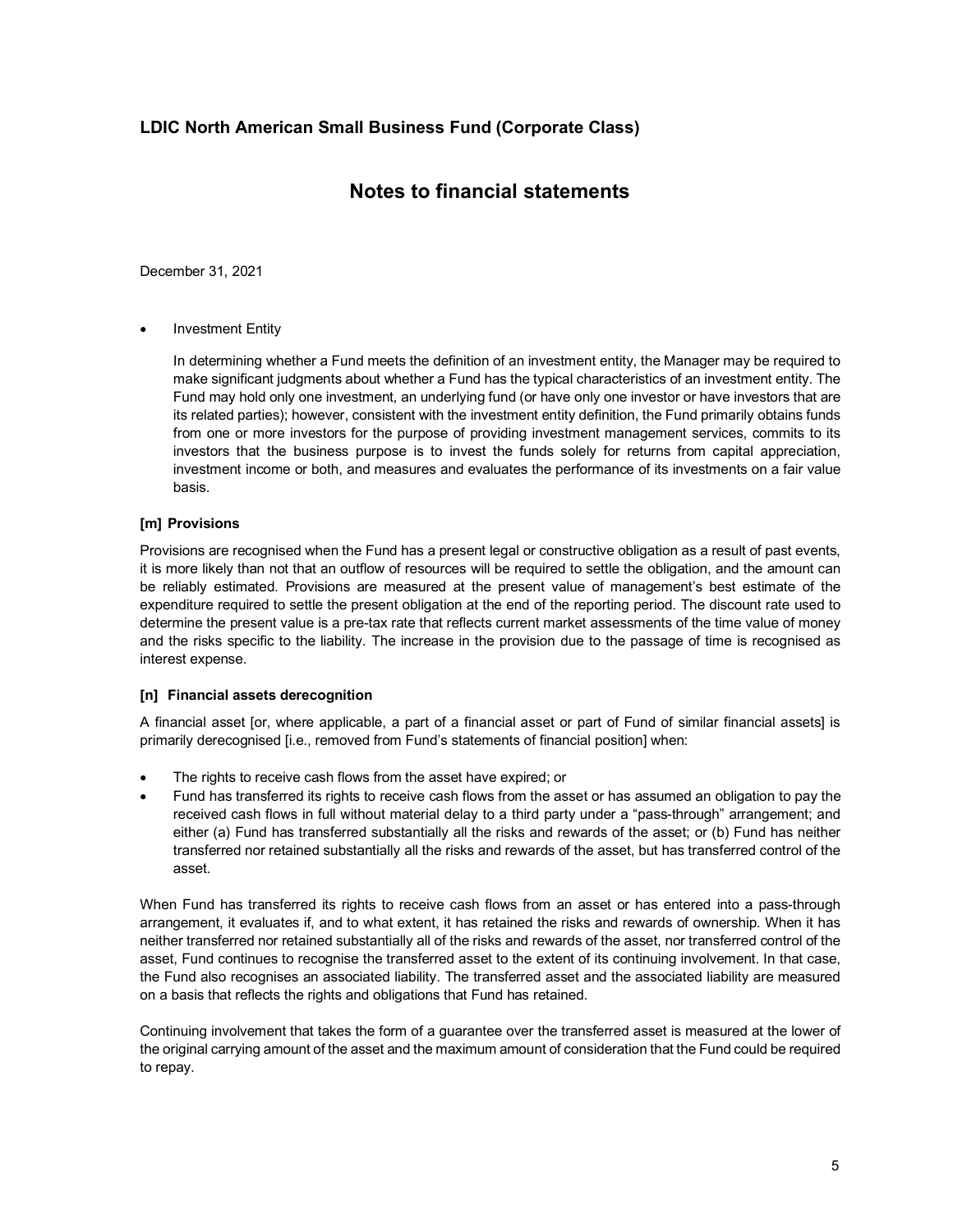# **Notes to financial statements**

December 31, 2021

Financial assets are written off either partially or in their entirety only when the Corporation has stopped pursuing the recovery. If the amount to be written off is greater than the accumulated loss allowance, the difference is first treated as an addition to the allowance that is then applied against the gross carrying amount. Any subsequent recoveries are credited to provisions for losses.

### **4. Redeemable shares**

The shares of the Fund are issued and redeemed at their Net Assets attributable to holders of redeemable shares per share. Net Assets attributable to holders of redeemable shares per series per share is determined on a daily basis by dividing the Fund's Net Assets attributable to holders of redeemable shares per series by the total number of shares of the series of the Fund that are outstanding on such valuation date.

The Fund has no restrictions or specific capital requirements on the issuance and redemptions of shares. In accordance with its investment objectives, strategies and risk management practices, the Fund endeavours to invest the amounts received on issuance of shares in appropriate investments in order to maximize shareholder value and maintain financial strength while preserving sufficient liquidity to meet redemptions.

During the year, share transactions of the Fund were as follows:

|                                  |                 | 2021            |                  |
|----------------------------------|-----------------|-----------------|------------------|
|                                  | <b>Series A</b> | <b>Series F</b> | <b>Series F1</b> |
|                                  | S               | S               | S                |
| Outstanding at beginning of year | 44,067          | 756,790         | 488,019          |
| Redeemable shares issued         | 875             |                 | 39,378           |
| Redeemable shares redeemed       | (1,062)         | (24, 297)       | (58, 630)        |
| Outstanding at end of year       | 43,880          | 732,493         | 468,767          |
|                                  |                 | 2020            |                  |
|                                  | <b>Series A</b> | <b>Series F</b> | <b>Series F1</b> |
|                                  | S               | \$              | \$               |
| Outstanding at beginning of year | 80,151          | 915,425         | 400.229          |
| Redeemable shares issued         | 470             |                 | 179,362          |
| Redeemable shares redeemed       | (36,554)        | (158, 635)      | (91, 572)        |
| Outstanding at end of year       | 44,067          | 756,790         | 488,019          |

### **5. Related party transactions**

As at December 31 2021, the Manager of the Fund and certain Directors and Officers of the Manager held a total of 280,861 [2020 – 270,072] Series F shares and 58,894 [2020 – 83,262] Series F1 shares of the Fund.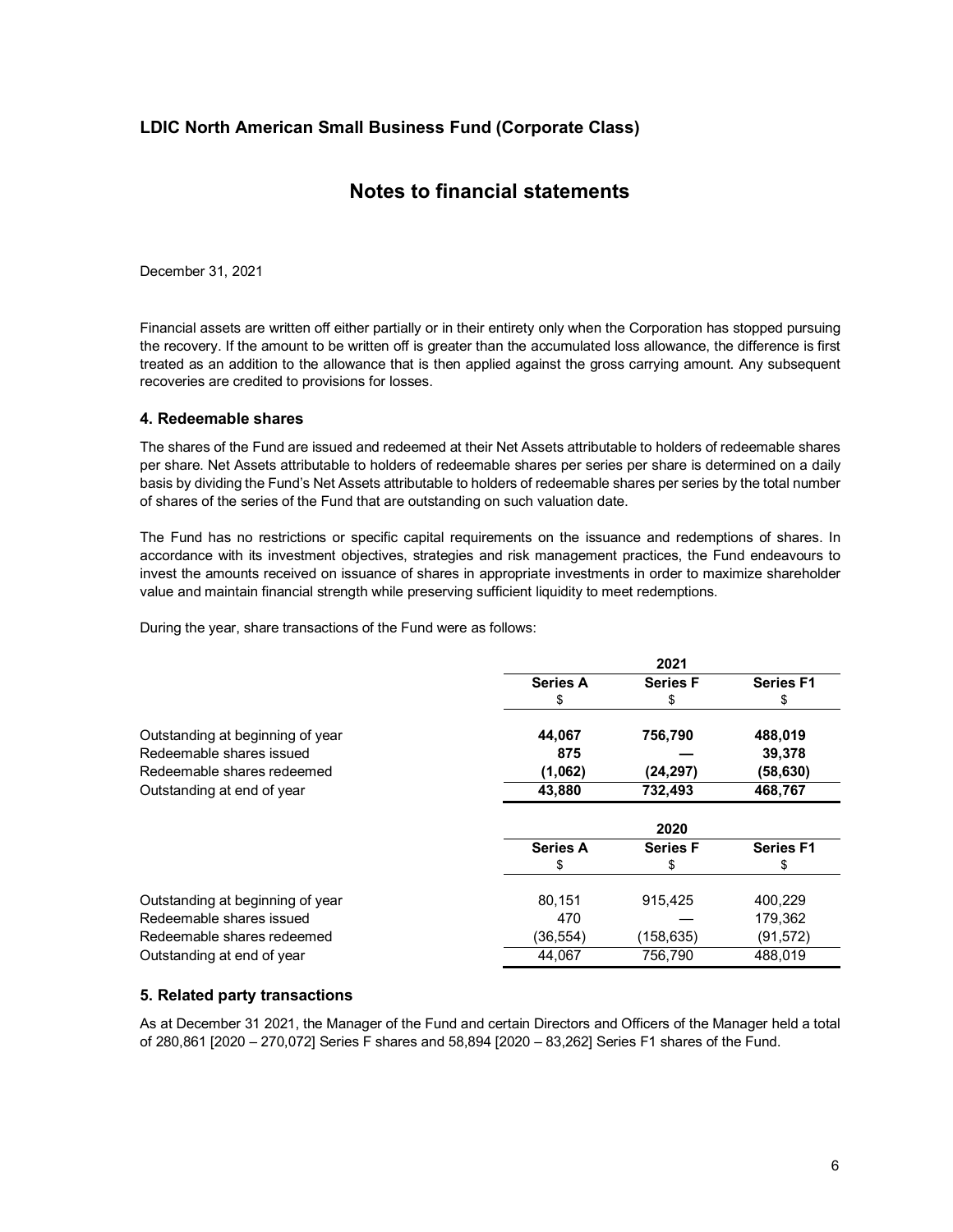# **Notes to financial statements**

December 31, 2021

#### **Management fees and expenses**

The Manager provides investment and administrative services to the Fund. In consideration for these services, the Manager receives a fee based on a percentage of the Net Assets of the Fund calculated daily and payable monthly, as follows:

- Series  $A 2.00\%$  per annum
- Series  $F 1.00\%$  per annum
- Series  $F1 1.50\%$  per annum

The Fund is responsible for the payment of all expenses relating to its operations and the carrying on of its business. These expenses include, but are not limited to, administration and accounting costs, the costs of any back-office service provider retained by the Manager, transaction costs, audit and legal fees, custodian fees, index licensing fees, regulatory filing fees, the costs of preparing and distributing annual and semi-annual financial statements, prospectuses, shareholder reports and investor communications. At certain times, the Manager may pay a portion of the expenses otherwise payable by the Fund.

At its sole discretion, the Manager may stop absorbing operating expenses and/or waiving management fees at any time. Operating expenses absorbed and/or management fees waived by the Manager are disclosed on the Statements of Comprehensive Income (Loss).

The Fund will pay a performance fee to the Manager, plus applicable taxes, at the end of each fiscal year. The performance fee will be 15% of the amount by which the series NAV at the end of the fiscal year [the "ending NAV"] exceeds the target NAV. The target NAV is calculated by multiplying the Series NAV, net of performance fees paid, as at the last performance fee payment date [the "beginning NAV"] by the sum of one plus the return of the Fund's "benchmark" [the "benchmark return"] over the same period.

### **6. Taxation of the Fund and allocation to shareholders**

LDIC Mutual Fund Corporation Inc. [the "Fund"] qualifies as a mutual fund corporation under the *Income Tax Act* (Canada) [the "Act"]. The general income tax rules associated with a public corporation also apply to a mutual fund corporation, with the exception that income taxes payable on realized capital gains are refundable on a formula basis when shares are redeemed or capital gains dividends are paid. The Corporation is a single legal entity for tax purposes and is not taxed on a fund-by-fund or class-by-class basis.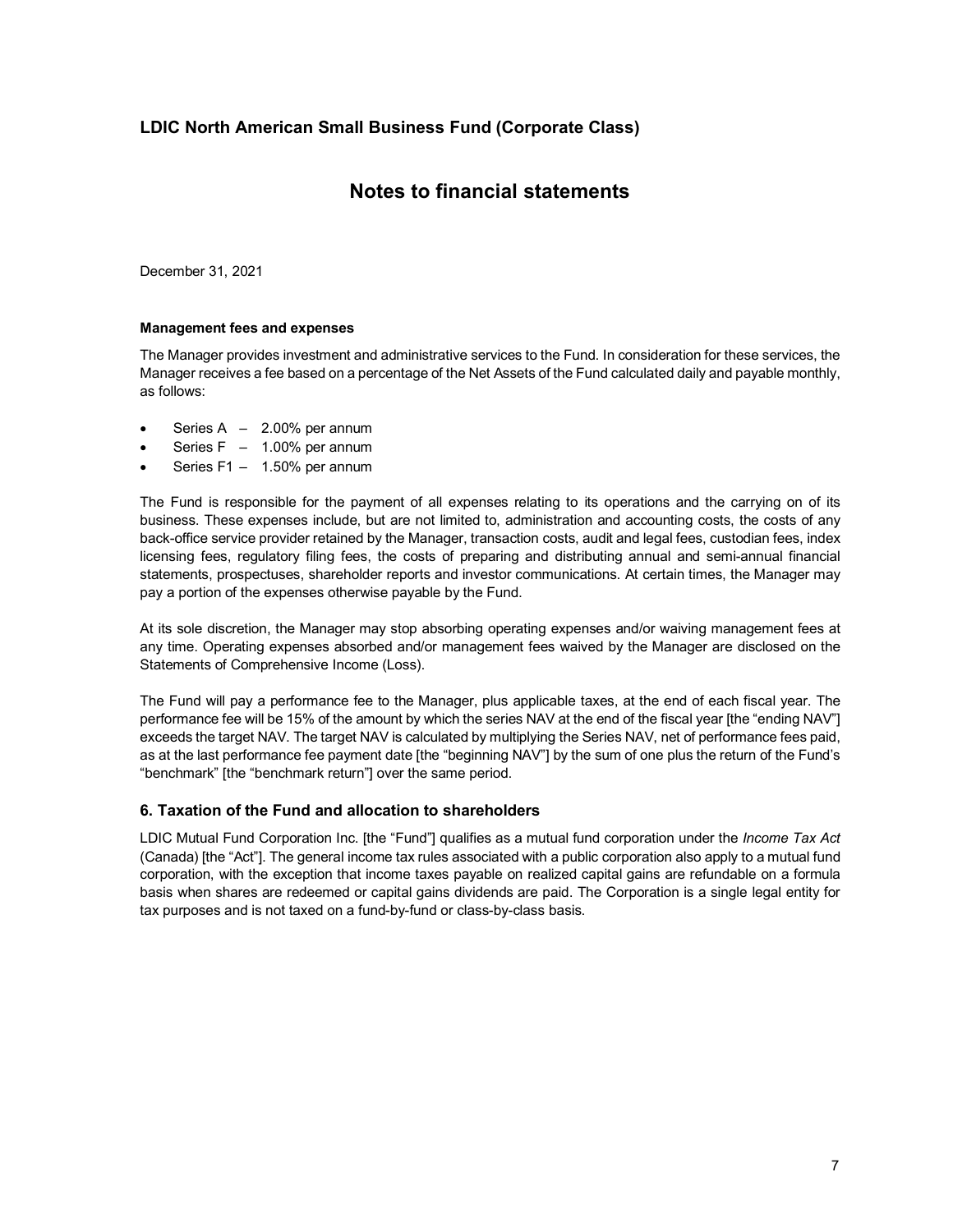# **Notes to financial statements**

December 31, 2021

The Corporation has a tax year-end of December 31. All of the Fund's expenses, including expenses common to all series of the Fund and management fees and other expenses specific to a particular series of a Fund, will be taken into account in determining the income or loss of the Corporation as a whole. Similarly, all of the Fund's revenues, deductible expenses, capital gains and capital losses and other items relevant to the tax position will be taken into account in determining the income or loss of the Corporation and applicable taxes payable, including refundable capital gains taxes, by the Corporation as a whole. Similarly, the Fund is subject to Part IV tax on dividends received from Canadian corporations; however, they are refundable once paid to shareholders. As a result, the Fund does not record income taxes related to capital gains and dividends from Canadian corporations. Interest and foreign income are taxed at normal corporate rates applicable to mutual fund corporations and can be reduced by permitted deductions for tax purposes. All of the Fund's expenses, including management fees and operating expenses, will be taken into account in determining its overall tax liability, if any. Funds may be subject to foreign taxation related to income received, capital gains on the sale of securities and certain foreign currency transactions in the foreign jurisdictions in which it invests. Foreign taxes, if any, are recorded based on the tax regulations and rates that exist in the foreign markets in which the Fund invests.

When capital gain tax is determined to apply, the Fund records an estimated deferred tax liability in an amount that would be payable if the securities were disposed of on the valuation date. The Fund did not have accumulated capital loss carryforwards as at December 31, 2021 and 2020. The Fund has accumulated non-capital loss carryforwards as at December 31, 2021 of \$555,829 [2020 – \$927,020].

### **7. Transaction costs**

Commissions and other transaction fees paid for portfolio transactions for year ended December 31, 2021 were \$115,961 [2020 – \$108,356].

### **8. Soft dollar commissions**

In addition to covering brokerage services on security transactions, commissions paid to certain brokers may also cover research services provided to the Manager. The value of the research services included in the commissions paid by the Fund to those brokers for the years ended December 31, 2021 and 2020 was \$19,191 and \$24,085, respectively.

### **9. Financial risk management**

In the normal course of operations, the Fund's activities expose it to a variety of financial risks: credit risk, liquidity risk and market risk [which includes interest rate risk, currency risk, other price risk and concentration risk]. The value of investments in a Fund's portfolio can fluctuate on a daily basis as a result of changes in interest rates, economic conditions and market news related to specific securities in the portfolio. The level of risk depends on the Fund's objectives and the type of securities that it holds. In order to mitigate risk, depending on conditions, the Manager diversifies the portfolio based on criteria such as asset class, country, industry and currency. Significant risks that are relevant to the Fund are discussed below. "Net Assets" below is defined as Net Assets attributable to holders of redeemable shares.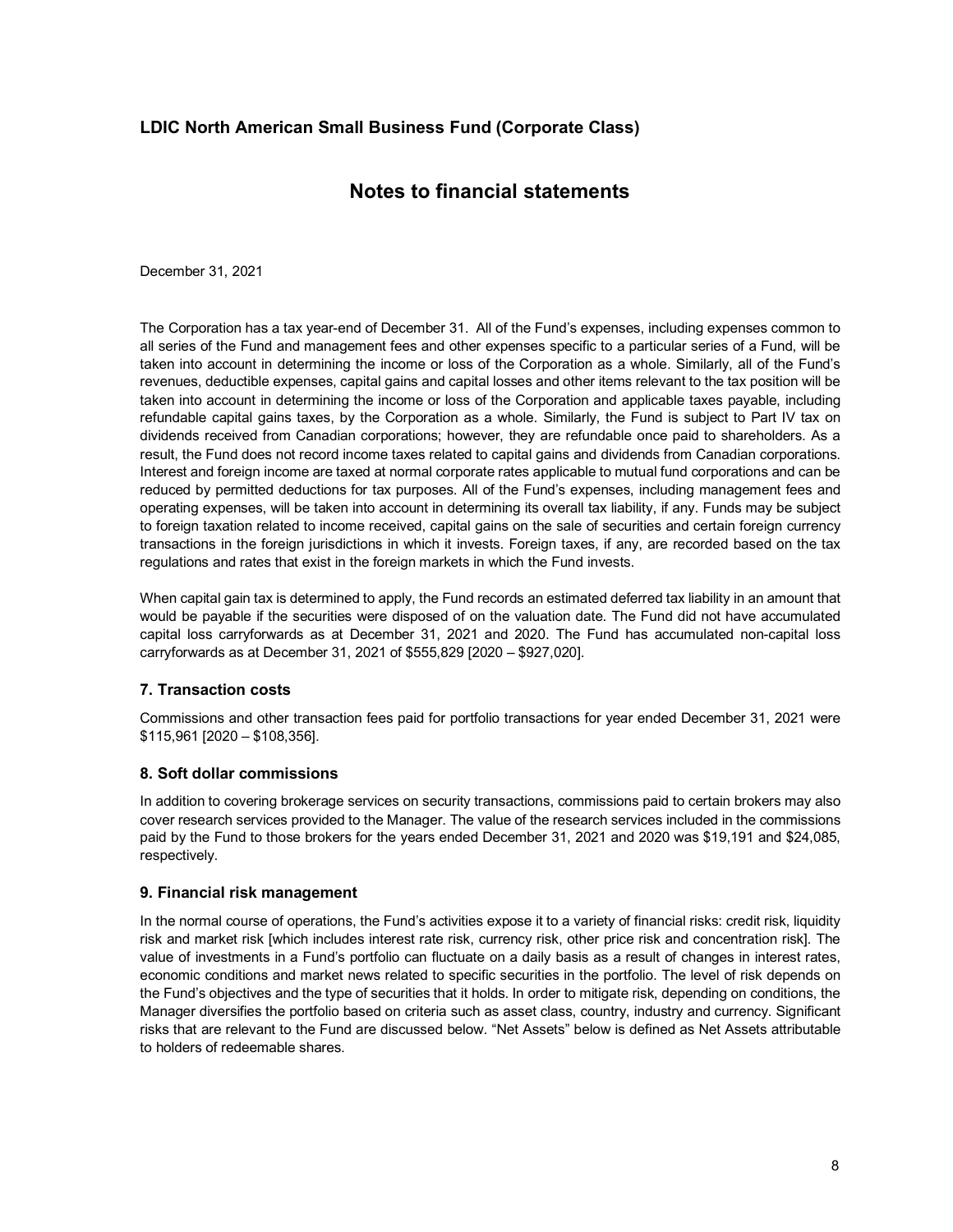# **Notes to financial statements**

December 31, 2021

### **[a] Credit risk**

Credit risk represents the potential loss that the Fund would incur if counterparties failed to perform in accordance with the terms of their obligations to the Fund. The Manager only trades with approved counterparties and monitors reporting that includes approved counterparty listings, trade volumes and exposure reports. The risk of default is considered minimal, as delivery of securities sold is only made once the Fund has received payment.

Payment is made on a purchase once the securities have been received by the Fund. The trade will fail if either party fails to meet its obligation. The Fund maintains all of its cash and cash equivalents at the custodian or in overnight deposits with approved counterparties and ensures that appropriate collateral is received.

As at December 31, 2021 and 2020, the Fund had not directly invested in debt instruments.

### **[b] Liquidity risk**

Liquidity risk is the risk that the Fund will encounter difficulty in meeting its obligations associated with its financial liabilities. The Fund's primary exposure to liquidity risk relates to its shareholders' rights to redeem their shares on any valuation date. Liquidity risk is managed by retaining sufficient cash and cash equivalent positions and investing the majority of the Fund's assets in portfolio investments that are traded in an active market and can be readily disposed of. There can be no assurance that an active trading market for the investments will exist at all times, or that the prices at which the securities trade accurately reflect their values.

Thin trading in a security could make it difficult to liquidate holdings quickly. The Manager considers market depth and the relationship between liquidity and size of the position as part of the criteria for approval of a new investment and in its periodic re-evaluation of the investment.

### **[c] Market risk**

Market risk is the risk that fair value or future cash flows of a financial instrument will fluctuate because of changes in market prices. The Fund's activities may expose it to different types of market risk including currency risk, interest rate risk, other price risk and concentration risk.

### *(i) Interest rate risk*

Interest rate risk is the risk that the fair value or future cash flows of a financial instrument will fluctuate because of changes in market interest rates. Interest rate risk arises on interest-bearing financial instruments.

As at December 31, 2021 and 2020, the Fund had no direct exposure to debt instruments and the majority of the financial instruments held by the Fund are non-interest bearing.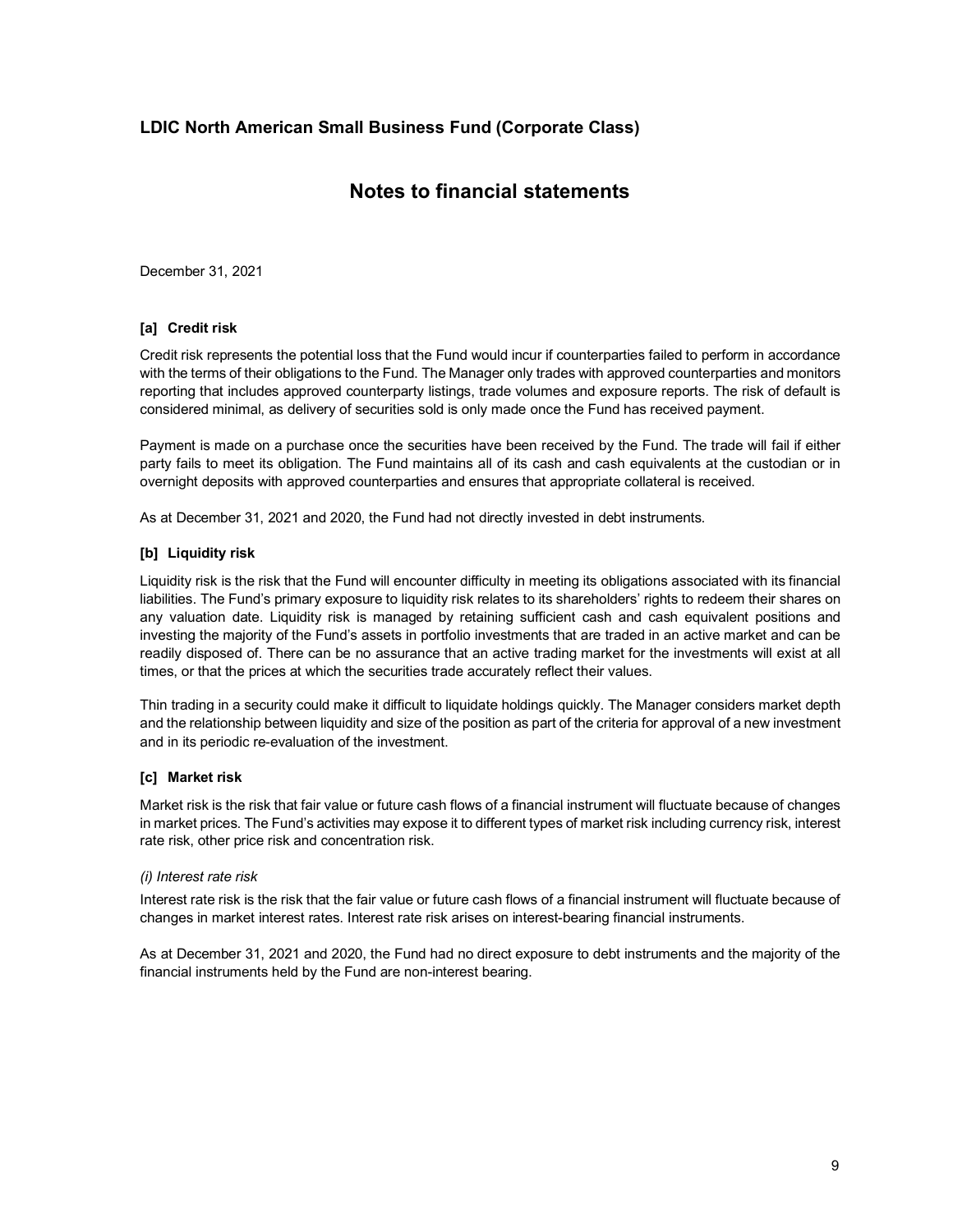# **Notes to financial statements**

December 31, 2021

### *(ii) Currency risk*

Currency risk is the risk that the fair value of financial instruments denominated in currencies other than the Canadian dollar, which is the Fund's reporting currency, will fluctuate because of changes in foreign exchange rates.

|             |                             | December 31, 2021                   |                             | December 31, 2020                   |
|-------------|-----------------------------|-------------------------------------|-----------------------------|-------------------------------------|
|             | <b>Currency</b><br>exposure | Percentage of<br>net assets<br>$\%$ | <b>Currency</b><br>exposure | Percentage of<br>net assets<br>$\%$ |
| U.S. dollar | 990,667                     | 4.8                                 | 2,171,739                   | 11.1                                |

As at December 31, 2021, if the Canadian dollar had strengthened or weakened by 5% in relation to all foreign currencies represented in the portfolio, with all other variables remaining constant, Net Assets would have decreased or increased by approximately \$49,533 [December 31, 2020 – \$108,587]. In practice, the actual results may differ and the difference could be material.

### *(iii) Other price risk*

Other price risk represents the risk that the value of financial instruments will fluctuate as a result of changes in market prices [other than those arising from interest rate risk or currency risk], whether caused by factors specific to an individual investment, its issuer, or all factors affecting all instruments traded in a market or market segment.

The Fund is exposed to other price risk from investments in equities. As at December 31, 2021, approximately 78.4% [December 31, 2020 – 99.6%] of the Fund's Net Assets were held directly in equities. If equity prices on the exchanges increased or decreased by 5% as at December 31, 2021, the Net Assets of the Fund would have increased or decreased by approximately \$802,447 or 3.9% [December 31, 2020 – \$973,123 or 5.0%] with all other factors remaining constant. In practice, the actual results may differ and the difference could be material.

### *(iv) Concentration risk*

Concentration risk arises as a result of the concentration of exposures within the same category, whether it is geographical location, product type, industry sector or counterparty type.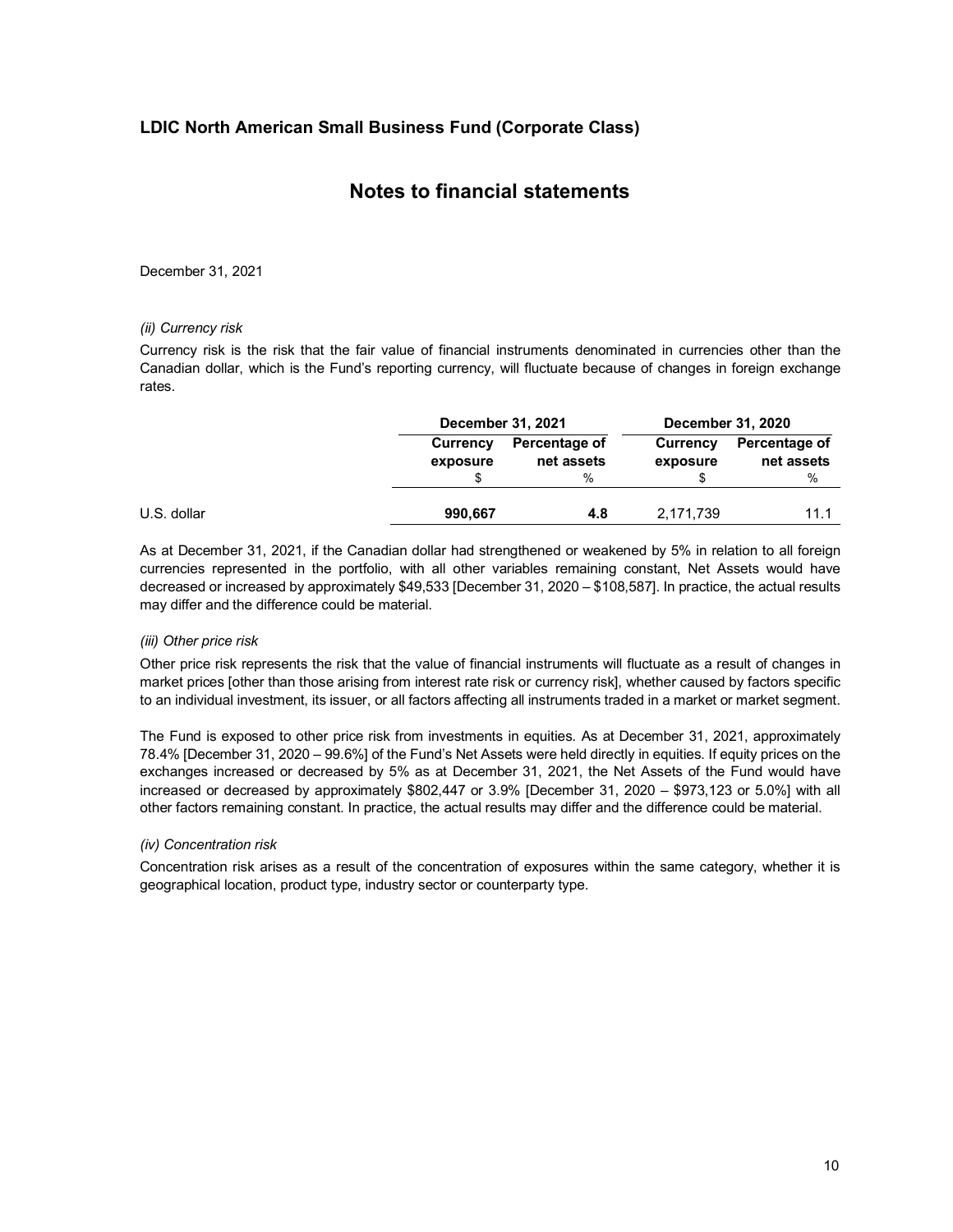# **Notes to financial statements**

December 31, 2021

The following is a summary of the Fund's concentration risk:

| <b>Investment sector</b>      | December 31,<br>2021 | December 31,<br>2020 |
|-------------------------------|----------------------|----------------------|
|                               | $\frac{0}{0}$        | %                    |
| <b>Communication services</b> | 2.8                  | 6.7                  |
| Consumer discretionary        | 7.4                  | 4.1                  |
| Consumer staples              | 5.2                  | 5.0                  |
| Energy                        | 16.0                 | 6.7                  |
| Financials                    | 12.8                 | 4.0                  |
| Health care                   | 0.5                  | 13.3                 |
| Industrial                    | 12.1                 | 23.9                 |
| Information technology        | 8.8                  | 22.2                 |
| <b>Materials</b>              | 5.3                  | 4.5                  |
| Real estate                   | 7.5                  | 3.2                  |
| Funds                         |                      | 6.0                  |
| Net other assets/liabilities  | 21.6                 | 0.4                  |
| Total                         | 100.0                | 100.0                |

### **10. Fair value disclosure**

The following tables illustrate the classification of the Fund's assets and liabilities measured at fair value within the fair value hierarchy as at December 31, 2021 and 2020:

|          |                                                                      | Financial assets (liabilities) at fair value as at December 31, 2021 |         |            |  |
|----------|----------------------------------------------------------------------|----------------------------------------------------------------------|---------|------------|--|
|          | Level 1                                                              | Level 2                                                              | Level 3 | Total      |  |
|          | Ψ                                                                    | P                                                                    |         | \$         |  |
| Equities | 15,942,815                                                           |                                                                      | 89,000  | 16,031,815 |  |
| Warrants | 17,125                                                               |                                                                      |         | 17,125     |  |
|          | 15,959,940                                                           |                                                                      | 89,000  | 16,048,940 |  |
|          | Financial assets (liabilities) at fair value as at December 31, 2020 |                                                                      |         |            |  |
|          | Level 1                                                              | Level 2                                                              | Level 3 | Total      |  |
|          | \$                                                                   | \$                                                                   | \$      | \$         |  |
|          |                                                                      |                                                                      |         |            |  |
| Equities | 19,065,158                                                           |                                                                      | 329.300 | 19,394,458 |  |
| Warrants | 68,000                                                               |                                                                      |         | 68,000     |  |
|          | 19.133.158                                                           |                                                                      | 329.300 | 19,462,458 |  |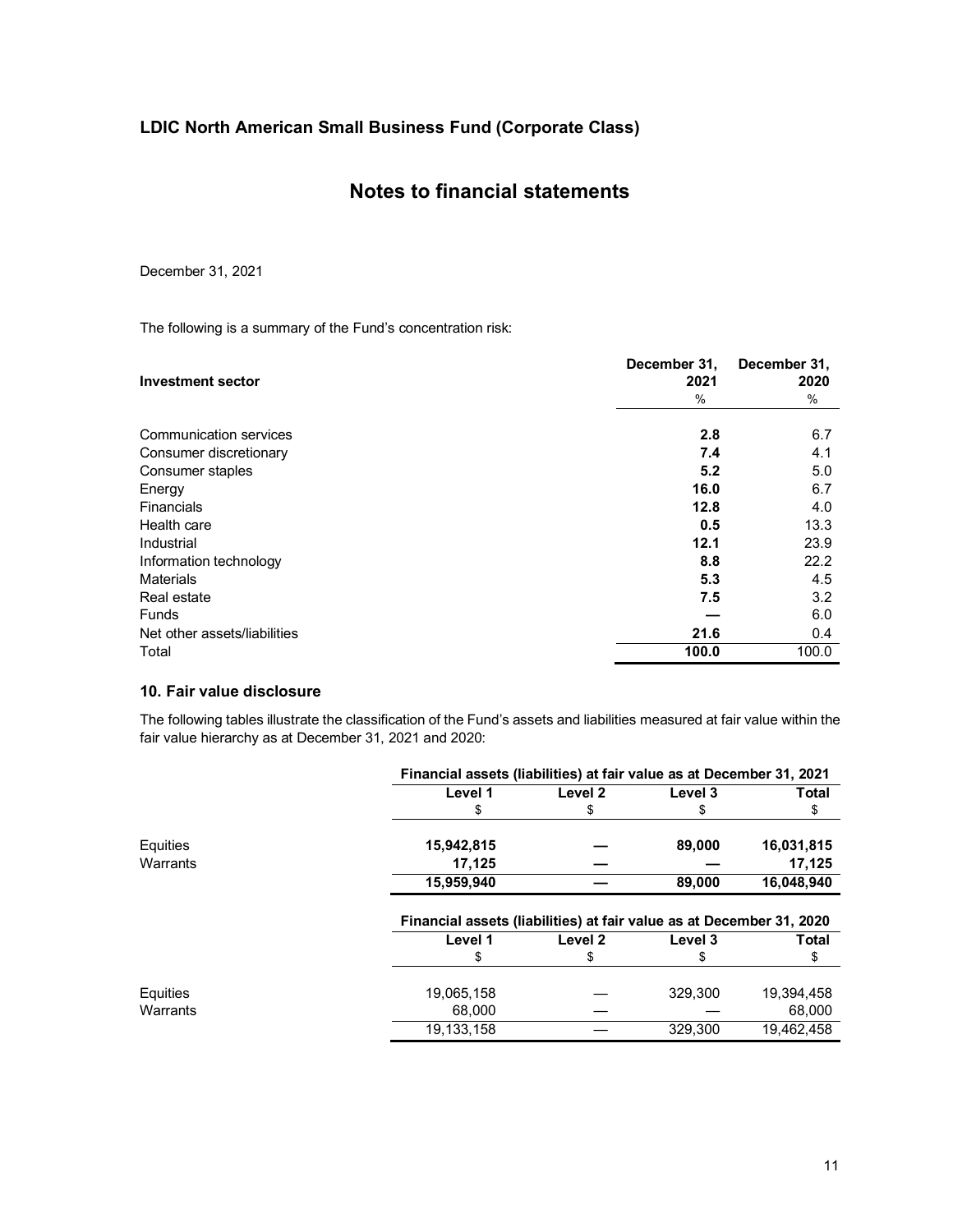# **Notes to financial statements**

December 31, 2021

The following is a reconciliation of investments in which significant unobservable inputs [Level 3] were used to determine their fair value:

|                                                                                   | <b>Bonds</b>       | <b>Equities</b>       |
|-----------------------------------------------------------------------------------|--------------------|-----------------------|
|                                                                                   | \$                 | S.                    |
| Balance as at December 31, 2020                                                   |                    | 329,300               |
| Change in unrealized appreciation (depreciation) on investments                   |                    | (240,300)             |
| Balance as at December 31, 2021                                                   |                    | 89,000                |
| Net change in unrealized appreciation from investments as at<br>December 31, 2021 |                    | (240, 300)            |
|                                                                                   | <b>Bonds</b><br>\$ | <b>Equities</b><br>\$ |
| Balance as at December 31, 2019                                                   | 518,699            | 400,500               |
| Sales                                                                             | (510,901)          |                       |
| Realized gains (loses)                                                            | (23, 301)          |                       |
| Change in unrealized appreciation (depreciation) on investments                   | 15,503             | (71, 200)             |
| Balance as at December 31, 2020                                                   |                    | 329,300               |
| Net change in unrealized appreciation from investments as at                      |                    |                       |
| December 31, 2020                                                                 |                    | (71, 200)             |

The Fund Manager of the Fund is responsible for performing the valuation of the fair value measurements included in the financial statements, including the Level 3 fair values. As at December 31, 2021 and 2020, the fair values of Level 3 securities held by the Fund comprised the following securities and the unobservable inputs used in the fair value measurement of these investments were as follows:

|                         |                   | December 31, 2021          |              |
|-------------------------|-------------------|----------------------------|--------------|
|                         |                   |                            | Unobservable |
| Investment name         | <b>Fair value</b> | <b>Valuation technique</b> | inputs       |
|                         | \$                |                            |              |
| Hemptown Organics Corp. | 89,000            | <b>Recent transactions</b> | N/A          |
| Total                   | 89,000            |                            |              |
|                         |                   |                            |              |
|                         |                   | December 31, 2020          |              |
|                         |                   |                            | Unobservable |
| <b>Investment name</b>  | <b>Fair value</b> | <b>Valuation technique</b> | inputs       |
|                         | \$                |                            |              |
|                         |                   | <b>Recent transactions</b> | N/A          |
| Hemptown Organics Corp. | 329,000           |                            |              |
| Total                   | 329,000           |                            |              |

There is no sensitivity impact to the fair value of Level 3 securities.